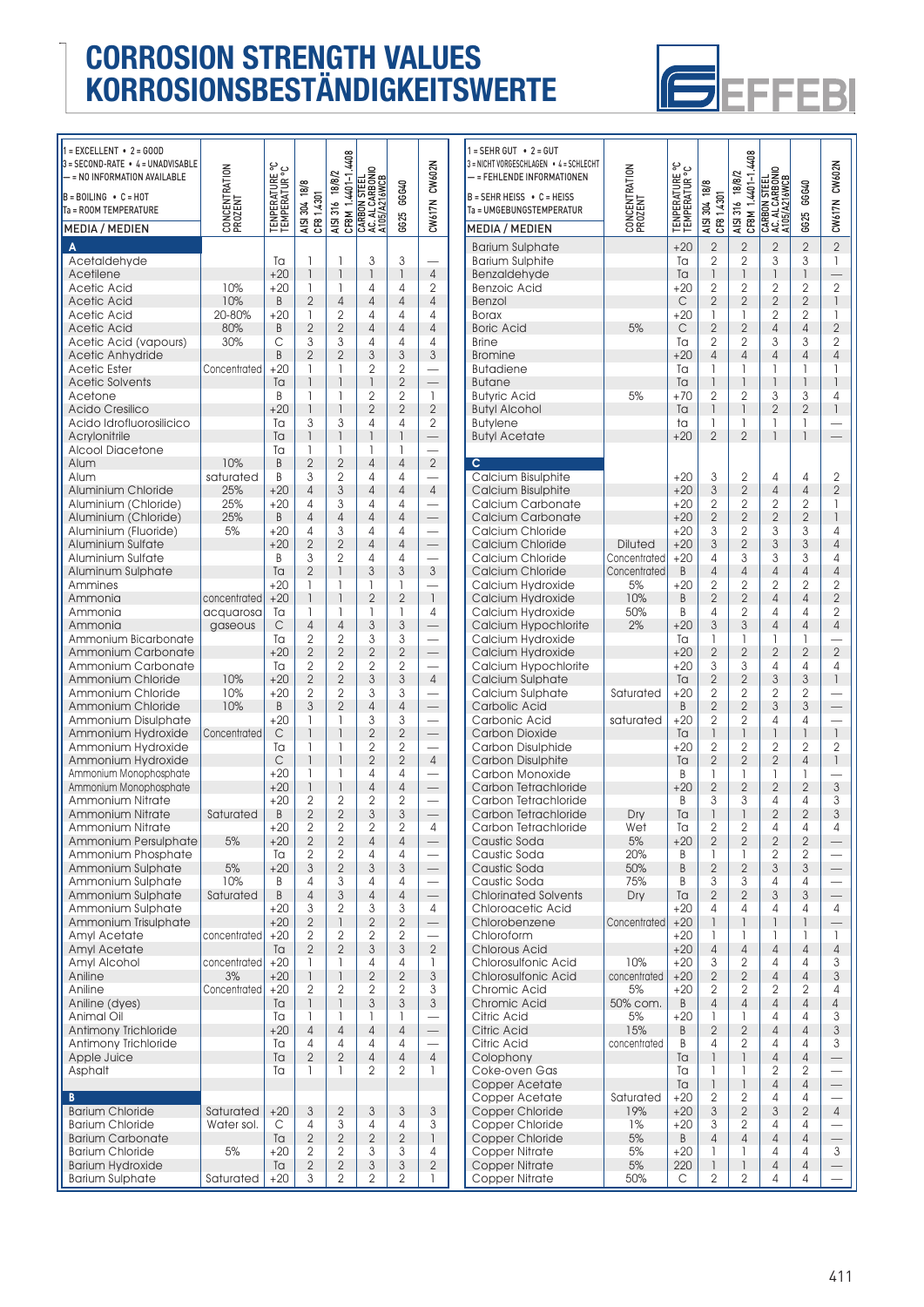

| $1 = EXCELLENT - 2 = GOD$<br>3 = SECOND-RATE • 4 = UNADVISABLE<br>— = NO INFORMATION AVAILABLE<br>$B = BOLING \cdot C = HOT$<br>Ta = ROOM TEMPERATURE<br><b>MEDIA / MEDIEN</b>                                                                                                                                                                                                                                                          | CONCENTRATION<br>PROZENT                                                                         | <b>TENPERATURE °C</b><br>TEMPERATUR °C                                                                                                                              | AISI 304 18/8<br>CF81.4301                                                                                                                                                                                                           | CF8M 1.4401-1.4408<br>AISI 316 18/8/2                                                                                                                                                                                                                       | CARBON STEEL<br>  AC. AL CARBONIO<br>  A105/A216WCB                                                                                                                                                        | GG25 GGG40                                                                                                                                                                                                                                                     | CW617N CW602N                                                                                                                                                                                                           |  |
|-----------------------------------------------------------------------------------------------------------------------------------------------------------------------------------------------------------------------------------------------------------------------------------------------------------------------------------------------------------------------------------------------------------------------------------------|--------------------------------------------------------------------------------------------------|---------------------------------------------------------------------------------------------------------------------------------------------------------------------|--------------------------------------------------------------------------------------------------------------------------------------------------------------------------------------------------------------------------------------|-------------------------------------------------------------------------------------------------------------------------------------------------------------------------------------------------------------------------------------------------------------|------------------------------------------------------------------------------------------------------------------------------------------------------------------------------------------------------------|----------------------------------------------------------------------------------------------------------------------------------------------------------------------------------------------------------------------------------------------------------------|-------------------------------------------------------------------------------------------------------------------------------------------------------------------------------------------------------------------------|--|
| Copper Sulphate<br>Copper Sulphate<br>Copper Sulphate<br>Creosote<br>Creosote Oil<br>Cyclohexane                                                                                                                                                                                                                                                                                                                                        | Saturated                                                                                        | $+20$<br>B<br>$+20$<br>С<br>Ta<br>Tа                                                                                                                                | $\overline{2}$<br>$\overline{2}$<br>$\overline{2}$<br>2<br>$\overline{2}$<br>1                                                                                                                                                       | $\overline{2}$<br>$\overline{2}$<br>$\overline{2}$<br>$\overline{2}$<br>$\overline{2}$<br>1                                                                                                                                                                 | 4<br>4<br>4<br>2<br>$\overline{2}$<br>1                                                                                                                                                                    | $\overline{4}$<br>4<br>$\overline{4}$<br>$\overline{2}$<br>$\overline{2}$<br>1                                                                                                                                                                                 | 4<br>4<br>$\overline{1}$                                                                                                                                                                                                |  |
| D<br>Dichloroethane<br>Diethylamine<br>Diethyl Ether<br>Distilled water                                                                                                                                                                                                                                                                                                                                                                 |                                                                                                  | B<br>Ta<br>$+20$<br>Ta                                                                                                                                              | $\overline{2}$<br>1<br>1<br>1                                                                                                                                                                                                        | $\overline{2}$<br>1<br>1<br>1                                                                                                                                                                                                                               | $\overline{4}$<br>1<br>1<br>3                                                                                                                                                                              | $\overline{4}$<br>1<br>$\overline{2}$<br>3                                                                                                                                                                                                                     | $\overline{1}$                                                                                                                                                                                                          |  |
| E<br>Epsom Salt<br>Ethane<br><b>Ethyl Acrylate</b><br>Ethyl Alcohol<br><b>Ethyl Acetate</b><br><b>Ethyl Chloride</b><br><b>Ethyl Chloride</b><br><b>Ethylene Glycol</b><br>Ethylene Oxide                                                                                                                                                                                                                                               | Dry                                                                                              | Ta<br>Tа<br>Ta<br>B<br>Ta<br>$+20$<br>$+20$<br>$+20$<br>Ta                                                                                                          | $\overline{2}$<br>$\overline{2}$<br>1<br>2<br>$\overline{2}$<br>1<br>1<br>1<br>$\overline{2}$                                                                                                                                        | $\overline{2}$<br>$\overline{2}$<br>1<br>$\overline{2}$<br>$\overline{2}$<br>1<br>1<br>1<br>$\overline{2}$                                                                                                                                                  | 3<br>$\overline{2}$<br>3<br>$\overline{2}$<br>$\overline{2}$<br>1<br>1<br>1<br>$\overline{2}$                                                                                                              | 3<br>$\overline{2}$<br>3<br>$\overline{2}$<br>$\overline{2}$<br>1<br>$\overline{1}$<br>1<br>$\overline{2}$                                                                                                                                                     | $\overline{1}$<br>$\overline{\phantom{0}}$<br>l<br>$\overline{1}$<br>$\overline{2}$<br>2<br>$\overline{1}$                                                                                                              |  |
| F<br><b>Fatty Acids</b><br><b>Ferric Chloride</b><br>Ferric Chloride<br><b>Ferric Nitrate</b><br><b>Ferric Nitrate</b><br>Ferric Sulphate<br>Ferric Sulphate<br><b>Ferrous Chloride</b><br>Ferrous Sulphate<br>Ferrous Sulphate<br>Fertilizers<br>Fish Oil<br>Fluorine<br>Formaldehyde<br>Formaldehyde<br><b>Formic Acid</b><br>Formic Acid<br><b>Formic Acid</b><br>Formic Acid<br>Freon<br>Freon<br><b>Fuel Oil</b><br>Furfuraldehyde | 1%<br>5%<br>5%<br>5%<br>Saturated<br>10%<br>Dry<br>5-50%<br>10-50%<br>100%<br>100%<br>Dry<br>Wet | B<br>$+20$<br>$+20$<br>Ta<br>$+20$<br>$+20$<br>B<br>Ta<br>$+20$<br>$+20$<br>Ta<br>Ta<br>$+20$<br>Cold<br>Hot<br>$+20$<br>B<br>$+20$<br>B<br>Ta<br>Ta<br>Ta<br>$+20$ | 2<br>$\overline{4}$<br>4<br>3<br>2<br>$\overline{2}$<br>2<br>$\overline{4}$<br>2<br>$\overline{2}$<br>$\overline{2}$<br>1<br>$\overline{2}$<br>1<br>3<br>$\overline{2}$<br>4<br>3<br>4<br>$\overline{1}$<br>3<br>$\overline{1}$<br>2 | 2<br>3<br>4<br>3<br>$\overline{2}$<br>1<br>2<br>$\overline{4}$<br>$\overline{2}$<br>$\overline{2}$<br>$\overline{2}$<br>1<br>$\overline{2}$<br>$\begin{array}{c} \hline \end{array}$<br>3<br>$\overline{2}$<br>4<br>3<br>4<br>1<br>3<br>$\overline{1}$<br>2 | 3<br>4<br>4<br>$\overline{4}$<br>4<br>4<br>4<br>4<br>4<br>$\overline{4}$<br>$\overline{2}$<br>$\overline{2}$<br>4<br>1<br>4<br>$\overline{4}$<br>4<br>4<br>4<br>$\overline{1}$<br>3<br>$\overline{2}$<br>2 | 3<br>$\overline{4}$<br>4<br>$\overline{4}$<br>4<br>$\overline{4}$<br>4<br>$\overline{4}$<br>4<br>$\overline{4}$<br>2<br>$\overline{2}$<br>4<br>$\overline{2}$<br>4<br>$\overline{4}$<br>4<br>4<br>$\overline{4}$<br>$\overline{1}$<br>3<br>$\overline{2}$<br>2 | 4<br>$\overline{4}$<br>4<br>$\overline{4}$<br>4<br>4<br>4<br>4<br>4<br>$\overline{4}$<br>$\overline{\phantom{0}}$<br>$\mathfrak{Z}$<br>3<br>$\overline{4}$<br>4<br>4<br>4<br>$\overline{1}$<br>1<br>$\overline{1}$<br>1 |  |
| G<br><b>Gallic Acid</b><br>Gas Chlorate<br>Gas Chlorate<br>Gaseous Methyl Chloride<br>Gelatine<br>Glue<br>Glucose<br>Glycerol<br>Glycols                                                                                                                                                                                                                                                                                                | 5%<br>Dry<br>Wet                                                                                 | $+70$<br>$+20$<br>$+100$<br>$+20$<br>Ta<br>Ta<br>Ta<br>$+20$<br>Ta                                                                                                  | $\overline{2}$<br>4<br>$\sqrt{4}$<br>2<br>1<br>$\overline{2}$<br>$\overline{2}$<br>1<br>$\overline{2}$                                                                                                                               | $\mathbf{2}$<br>3<br>$\sqrt{4}$<br>$\overline{2}$<br>1<br>$\overline{2}$<br>$\overline{2}$<br>1<br>$\overline{2}$                                                                                                                                           | $\sqrt{4}$<br>2<br>$\overline{4}$<br>4<br>4<br>1<br>$\overline{2}$<br>T<br>$\overline{2}$                                                                                                                  | $\sqrt{4}$<br>2<br>$\overline{4}$<br>4<br>4<br>1<br>$\overline{2}$<br>T<br>$\overline{2}$                                                                                                                                                                      | $\equiv$<br>$\sqrt{2}$<br>$\mathbf{I}$<br>1                                                                                                                                                                             |  |
| H<br>Heptane<br>Hexane<br>Hexanol<br><b>Hydraulic Oil</b><br>Hydriodic Acid (iodidrico)<br>Hydrocarbons<br>Hydrobromic Acid<br><b>Hydrocyanic Acid</b>                                                                                                                                                                                                                                                                                  | diluted                                                                                          | Ta<br>Ta<br>Ta<br>Тa<br>$+20$<br>$+20$<br>$+20$<br>$+20$                                                                                                            | 1<br>$\overline{2}$<br>1<br>1<br>4<br>$\overline{1}$<br>4<br>$\overline{2}$                                                                                                                                                          | 1<br>$\overline{2}$<br>1<br>$\overline{1}$<br>4<br>$\mathsf{I}$<br>4<br>$\overline{2}$                                                                                                                                                                      | 2<br>$\overline{2}$<br>1<br>$\overline{1}$<br>4<br>$\overline{1}$<br>4<br>3                                                                                                                                | 2<br>$\overline{2}$<br>1<br>$\mathsf{I}$<br>4<br>$\mathsf{I}$<br>4<br>$\mathfrak{S}$                                                                                                                                                                           | $\overline{\phantom{0}}$<br>$\mathbb{I}$<br>4                                                                                                                                                                           |  |

Hydrochloric Acid | 1% |+20 | 4 | 3 | 4 | 4 | 4

| $1 =$ SEHR GUT $\bullet$ 2 = GUT<br>3 = NICHT VORGESCHLAGEN • 4 = SCHLECHT<br>- = FEHLENDE INFORMATIONEN<br>$B = SEHR HEISS \cdot C = HEISS$<br>Ta = UMGEBUNGSTEMPERATUR<br><b>MEDIA / MEDIEN</b>                                                                                                                                                          | CONCENTRATION<br>PROZENT                              | <b>TENPERATURE °C</b><br>TEMPERATUR °C                                                                                                           | AISI 304 18/8<br>CF81.4301                                                                                                                                                                                    | CF8M 1.4401-1.4408<br>AISI 316 18/8/2                                                                                                                                                                                                                            | CARBON STEEL<br>AC. AL CARBONIO<br>A105/A216WCB                                                                                                                                                                               | 06640<br>6625                                                                                                                                   | CW617N CW602N                                                                                                             |
|------------------------------------------------------------------------------------------------------------------------------------------------------------------------------------------------------------------------------------------------------------------------------------------------------------------------------------------------------------|-------------------------------------------------------|--------------------------------------------------------------------------------------------------------------------------------------------------|---------------------------------------------------------------------------------------------------------------------------------------------------------------------------------------------------------------|------------------------------------------------------------------------------------------------------------------------------------------------------------------------------------------------------------------------------------------------------------------|-------------------------------------------------------------------------------------------------------------------------------------------------------------------------------------------------------------------------------|-------------------------------------------------------------------------------------------------------------------------------------------------|---------------------------------------------------------------------------------------------------------------------------|
| <b>Hydrochloric Acid</b><br><b>Hydrochloric Acid</b><br><b>Hydrochloric Acid</b><br><b>Hydrofluoric Acid</b><br><b>Hydrofluoric Acid</b><br>Hydrofluoric Acid<br><b>Hydrofluoric Acid</b><br>Hydrogen Gas<br>Hydrogen dioxide<br>Hydrogen dioxide                                                                                                          | 1%<br>5%<br>concentrated<br>dry<br>wet<br>Cold        | B<br>$+20$<br>$+20$<br>$+20$<br>$+20$<br>$+20$<br>$+20$<br>Ta<br>$+20$<br>B                                                                      | $\overline{4}$<br>4<br>$\overline{4}$<br>4<br>3<br>4<br>$\overline{4}$<br>1<br>1<br>$\overline{2}$                                                                                                            | 4<br>4<br>$\overline{4}$<br>4<br>3<br>4<br>4<br>1<br>1<br>2                                                                                                                                                                                                      | $\overline{4}$<br>4<br>$\overline{4}$<br>4<br>3<br>4<br>$\overline{4}$<br>$\overline{2}$<br>4<br>4                                                                                                                            | 4<br>4<br>4<br>4<br>3<br>4<br>4<br>$\overline{2}$<br>4<br>4                                                                                     | $\overline{4}$<br>4<br>$\overline{4}$<br>4<br>$\overline{4}$<br>4<br>$\overline{4}$<br>$\overline{4}$<br>4                |
| Illuminating Gas<br>ln k<br>lodine<br>lodine<br>lodoform<br>Isooctane<br><b>Isopropyl Ether</b><br><b>Isopropyl Alcohol</b>                                                                                                                                                                                                                                | Dry<br>Wet                                            | Ta<br>Ta<br>$+20$<br>$+20$<br>$+20$<br>Ta<br>Ta<br>Ta                                                                                            | 1<br>1<br>$\overline{4}$<br>4<br>1<br>1<br>1<br>$\overline{2}$                                                                                                                                                | 1<br>1<br>3<br>4<br>1<br>1<br>1<br>$\overline{2}$                                                                                                                                                                                                                | 1<br>4<br>$\overline{4}$<br>4<br>$\overline{4}$<br>1<br>1<br>$\overline{2}$                                                                                                                                                   | 1<br>4<br>4<br>4<br>4<br>1<br>$\overline{2}$<br>2                                                                                               | $\frac{-}{-}$                                                                                                             |
| J<br>Juices                                                                                                                                                                                                                                                                                                                                                |                                                       | B                                                                                                                                                | $\overline{2}$                                                                                                                                                                                                | 1                                                                                                                                                                                                                                                                | $\overline{4}$                                                                                                                                                                                                                | 4                                                                                                                                               | 4                                                                                                                         |
| K<br>Ketone<br>Kerosene                                                                                                                                                                                                                                                                                                                                    |                                                       | Ta<br>Ta                                                                                                                                         | 1<br>1                                                                                                                                                                                                        | 1<br>1                                                                                                                                                                                                                                                           | 1<br>$\overline{2}$                                                                                                                                                                                                           | 1<br>$\overline{2}$                                                                                                                             |                                                                                                                           |
| L<br>Lactic Acid<br>Lactic Acid<br>Lactic Acid<br>Lactic Acid<br>Lactic Acid<br>Lactic Acid<br>Lactic Acid<br>Latex<br>Latex Emulsions<br>Lead Acetate<br>Lead Acetate<br>Lemon Juice<br>Linoleic Acid<br><b>Linseed Oil</b><br>Liquefied Gas (LPG)<br>Lithium<br>Lubricating Oil<br>Lye<br>Lysol                                                          | 1%<br>5%<br>5%<br>5-10%<br>10%<br>10%<br>concentrated | Β<br>$+70$<br>B<br>$+20$<br>$+70$<br>Β<br>B<br>$+20$<br>Ta<br>$+20$<br>Ta<br>Ta<br>Ta<br>Ta<br>Tа<br>$+150$<br>Ta<br>B<br>$+20$                  | 2<br>$\overline{2}$<br>4<br>$\overline{2}$<br>3<br>4<br>4<br>1<br>1<br>$\overline{2}$<br>2<br>$\overline{2}$<br>1<br>$\overline{2}$<br>$\overline{2}$<br>1<br>1<br>$\mathbf{2}$<br>3                          | 2<br>$\overline{2}$<br>$\overline{2}$<br>$\overline{1}$<br>$\overline{2}$<br>3<br>4<br>1<br>1<br>$\overline{2}$<br>2<br>$\overline{2}$<br>1<br>$\overline{2}$<br>2<br>1<br>1<br>$\overline{2}$<br>3                                                              | 4<br>$\overline{4}$<br>4<br>$\overline{4}$<br>4<br>4<br>4<br>$\overline{4}$<br>$\overline{2}$<br>$\overline{4}$<br>4<br>$\overline{4}$<br>$\overline{2}$<br>1<br>$\overline{2}$<br>$\overline{2}$<br>1<br>$\overline{4}$<br>4 | 4<br>4<br>4<br>4<br>4<br>4<br>4<br>4<br>2<br>4<br>4<br>4<br>$\overline{2}$<br>1<br>$\overline{2}$<br>$\overline{2}$<br>1<br>$\overline{4}$<br>4 | 3<br>3<br>3<br>3<br>3<br>3<br>3<br>$\overline{4}$<br>$\overline{2}$<br>$\overline{4}$                                     |
| M<br>Magnesium Chloride<br>Magnesium Chloride<br>Magnesium Chloride<br>Magnesium Chloride<br>Magnesium Chloride<br>Magnesium Disulphate<br>Magnesium Hydroxide<br>Magnesium Oxide<br>Magnesium Sulphate<br>Magnesium Sulphate<br>Maleic Acid<br>Malic Acid<br><b>Mercury</b><br>Mercury<br>Mercury Bichloride<br>Mercury Cyanide<br><b>Mercury Cyanide</b> | 5%<br>5%<br>10-30%<br>Saturated<br>5%<br>2%           | $+20$<br>С<br>$+20$<br>$+20$<br>$+20$<br>Ta<br>$\mathsf{C}$<br>$+20$<br>$+20$<br>$+20$<br>Ta<br>C<br>$+150$<br>$+500$<br>$+20$<br>$+20$<br>$+20$ | $\overline{2}$<br>4<br>3<br>3<br>$\overline{2}$<br>1<br>$\begin{array}{c} \hline \end{array}$<br>2<br>$\overline{2}$<br>$\mathbf 2$<br>$\overline{2}$<br>2<br>3<br>4<br>$\overline{4}$<br>2<br>$\overline{2}$ | $\mathbf{2}$<br>4<br>$\overline{2}$<br>2<br>$\overline{2}$<br>1<br>$\begin{array}{c} \hline \end{array}$<br>2<br>$\overline{2}$<br>$\overline{2}$<br>$\overline{2}$<br>$\overline{2}$<br>$\ensuremath{\mathsf{3}}$<br>4<br>$\overline{4}$<br>2<br>$\overline{2}$ | 4<br>4<br>$\overline{4}$<br>4<br>4<br>$\overline{2}$<br>$\overline{2}$<br>2<br>$\overline{2}$<br>$\overline{2}$<br>$\overline{2}$<br>4<br>$\overline{2}$<br>4<br>$\overline{4}$<br>4<br>$\overline{4}$                        | 4<br>4<br>4<br>4<br>4<br>2<br>$\overline{2}$<br>2<br>$\overline{2}$<br>2<br>$\overline{2}$<br>4<br>$\overline{2}$<br>4<br>4<br>4<br>4           | 4<br>4<br>$\overline{4}$<br>4<br>$\overline{4}$<br>$\overline{2}$<br>3<br>3<br>$\overline{4}$<br>4<br>$\overline{4}$<br>4 |
| Mercuric Chloride<br>Methane<br>Methyl Acetate                                                                                                                                                                                                                                                                                                             |                                                       | Ta<br>Ta<br>Ta                                                                                                                                   | 4<br>$\mathbf{2}$<br>1                                                                                                                                                                                        | 3<br>$\overline{2}$<br>1                                                                                                                                                                                                                                         | 4<br>$\overline{2}$<br>2                                                                                                                                                                                                      | 4<br>$\overline{2}$<br>2                                                                                                                        | $\mathbf{1}$                                                                                                              |



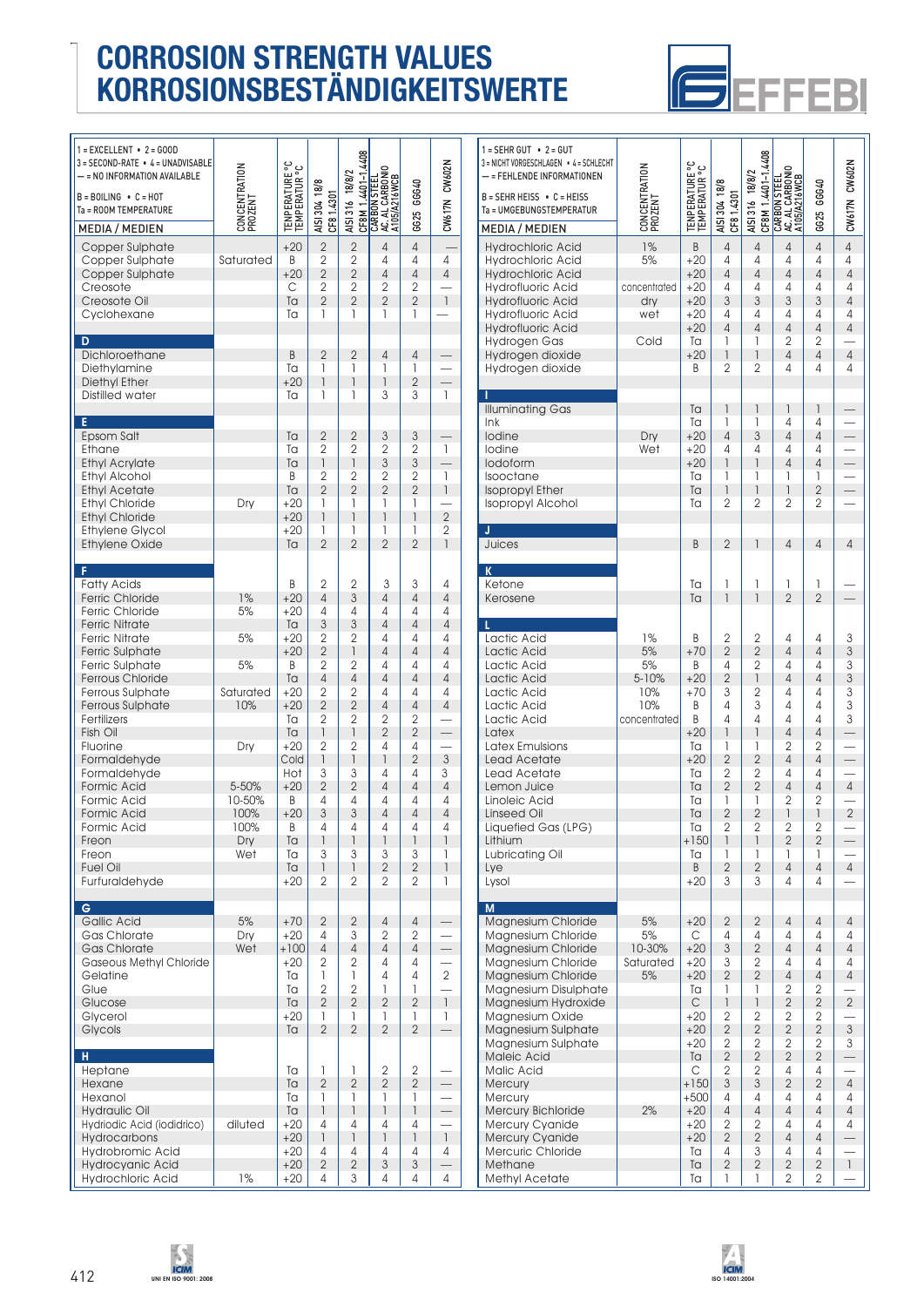

| $1 = EXCELLENT - 2 = GOD$<br>3 = SECOND-RATE • 4 = UNADVISABLE |                          |                                        |                                            |                                            |                                                   |                                  |                                  |  |
|----------------------------------------------------------------|--------------------------|----------------------------------------|--------------------------------------------|--------------------------------------------|---------------------------------------------------|----------------------------------|----------------------------------|--|
| - = NO INFORMATION AVAILABLE                                   | CONCENTRATION<br>PROZENT | <b>TENPERATURE °C</b><br>TEMPERATUR °C |                                            | CF8M 1.4401-1.4408<br>AISI 316 18/8/2      | CARBON STEEL<br>AC. AL CARBONIO<br>  A105/A216WCB |                                  | CW617N CW602N                    |  |
| $B = BOLING \cdot C = HOT$<br>Ta = ROOM TEMPERATURE            |                          |                                        | AISI 304 18/8<br>CF8 1.4301                |                                            |                                                   | GG25 GGG40                       |                                  |  |
| <b>MEDIA / MEDIEN</b>                                          |                          |                                        |                                            |                                            |                                                   |                                  |                                  |  |
| <b>Methyl Alcohol</b>                                          |                          | B                                      | 3                                          | $\overline{2}$                             | $\overline{2}$                                    | $\overline{2}$                   | $\overline{1}$                   |  |
| Methylacetone<br>Methylamine                                   |                          | Ta<br>Ta                               | 1<br>$\mathsf{I}$                          | 1<br>$\begin{array}{c} \hline \end{array}$ | $\overline{2}$<br>$\overline{2}$                  | $\overline{2}$<br>$\mathbf{2}$   |                                  |  |
| Methyl Chloride                                                |                          | $+20$                                  | $\overline{2}$                             | $\overline{2}$                             | 4                                                 | 4                                | $\overline{2}$                   |  |
| Methylene Chloride                                             |                          | Ta                                     | $\overline{\phantom{a}}$                   | $\begin{array}{c} \hline \end{array}$      | $\overline{2}$                                    | $\overline{2}$                   | $\mathbf{2}$                     |  |
| Methyl Formate                                                 |                          | Ta                                     | $\overline{2}$                             | 2                                          | 3                                                 | 3                                |                                  |  |
| Milk<br>Mineral Naphtha                                        |                          | $+20$<br>$+20$                         | $\overline{\phantom{a}}$<br>$\overline{2}$ | $\overline{1}$<br>2                        | $\overline{4}$<br>2                               | $\overline{4}$<br>$\overline{2}$ | $\overline{2}$<br>$\overline{2}$ |  |
| <b>Mineral Oil</b>                                             |                          | Ta                                     | 1                                          | $\overline{1}$                             | $\overline{2}$                                    | $\overline{2}$                   | 1                                |  |
| Mineral water                                                  |                          | Ta                                     | 2                                          | 2                                          | 3                                                 | 3                                | 2                                |  |
| Mixed Acid-turpentine                                          |                          | $+20$                                  | 4                                          | $\overline{4}$                             | $\overline{4}$                                    | $\overline{4}$                   | $\overline{4}$                   |  |
| Muriatic Acid                                                  |                          | $+20$                                  | 4                                          | 3                                          | 4                                                 | 4                                | 4                                |  |
| N                                                              |                          |                                        |                                            |                                            |                                                   |                                  |                                  |  |
| Naphthalene<br>Natural Gas (Biogas)                            |                          | Ta<br>Ta                               | $\overline{2}$<br>1                        | $\overline{2}$<br>1                        | 1<br>3                                            | 1<br>3                           | 1                                |  |
| Neon                                                           |                          | $+20$                                  | $\overline{2}$                             | $\overline{2}$                             | $\overline{2}$                                    | $\overline{2}$                   | $\overline{\phantom{0}}$         |  |
| Nickel Chloride                                                |                          | $+20$                                  | 3                                          | 2                                          | 4                                                 | 4                                | $\mathfrak{S}$                   |  |
| <b>Nickel Chloride</b>                                         |                          | $+20$                                  | $\mathfrak{Z}$                             | $\overline{2}$                             | $\overline{4}$                                    | $\overline{4}$                   | $\sqrt{3}$                       |  |
| Nickel Sulphate                                                |                          | С<br>$\mathsf{C}$                      | 3<br>3                                     | 2<br>$\overline{2}$                        | 4<br>$\overline{4}$                               | 4<br>$\overline{4}$              | 3<br>3                           |  |
| Nickel Sulphate<br><b>Nickel Nitrate</b>                       |                          | Ta                                     | $\overline{2}$                             | $\overline{2}$                             | 4                                                 | 4                                |                                  |  |
| Nicotinic Acid                                                 |                          | Ta                                     | 1                                          | $\overline{\phantom{a}}$                   | $\overline{2}$                                    | $\overline{2}$                   |                                  |  |
| Nitric Acid                                                    | 5-50%                    | $+20$                                  | 1                                          | 1                                          | 4                                                 | 4                                | 4                                |  |
| Nitric Acid                                                    | 10-50%                   | B                                      | $\overline{2}$<br>$\overline{2}$           | $\sqrt{3}$<br>$\overline{2}$               | $\overline{4}$                                    | $\overline{4}$                   | $\overline{4}$<br>4              |  |
| Nitric Acid<br>Nitric Acid                                     | 85%<br>85%               | $+20$<br>C                             | $\overline{2}$                             | 3                                          | $\overline{2}$<br>$\overline{4}$                  | $\overline{2}$<br>$\overline{4}$ | $\overline{4}$                   |  |
| Nitric Acid                                                    | concentrated             | $+20$                                  | $\overline{2}$                             | $\overline{2}$                             | 2                                                 | $\overline{2}$                   | 4                                |  |
| Nitric Acid                                                    | concentrated             | B                                      | 3                                          | 3                                          | $\overline{4}$                                    | $\overline{4}$                   | $\overline{4}$                   |  |
| Nitric Acid                                                    | anhydrous                | Ta                                     | 1<br>$\overline{2}$                        | 1<br>$\overline{2}$                        | 1<br>$\overline{2}$                               | 1<br>$\overline{2}$              | $\overline{4}$                   |  |
| Nitrobenzene<br>Nitrogen                                       |                          | Ta<br>Ta                               | 1                                          | 1                                          | 1                                                 | 1                                | $\mathsf{I}$                     |  |
| <b>Nitrous Acid</b>                                            | 5%                       | $+20$                                  | $\overline{2}$                             | $\overline{2}$                             | 4                                                 | $\overline{4}$                   |                                  |  |
| Nitrous Gases                                                  |                          | Ta                                     | 1                                          | 1                                          | $\mathbf{2}$                                      | 2                                |                                  |  |
| Nitrous Oxide                                                  |                          | Ta                                     | $\overline{2}$                             | $\overline{2}$                             | $\overline{2}$                                    | $\overline{2}$                   |                                  |  |
| $\circ$                                                        |                          |                                        |                                            |                                            |                                                   |                                  |                                  |  |
| Oil                                                            |                          | Ta<br>$+20$                            | 1<br>$\overline{2}$                        | 1                                          | 2<br>3                                            | 2<br>3                           | $\overline{2}$                   |  |
| Oleic Acid<br>Oleum                                            | crude                    | Ta                                     | 2                                          | $\overline{2}$<br>2                        | 2                                                 | 2                                |                                  |  |
| Olive Oil                                                      |                          | Ta                                     | 1                                          | $\overline{\phantom{a}}$                   | $\overline{2}$                                    | $\overline{2}$                   | $\ensuremath{\mathsf{3}}$        |  |
| Oxalic Acid                                                    | 5%                       | C                                      | 3                                          | 3                                          | 4                                                 | 4                                |                                  |  |
| Oxalic Acid                                                    | 10%                      | $+20$                                  | $\overline{2}$                             | $\overline{2}$                             | 3                                                 | 3                                | $\overline{\phantom{0}}$         |  |
| Oxalic Acid<br>Oxalic Acid                                     | saturated                | B<br>$+20$                             | 4<br>$\overline{2}$                        | 4<br>$\overline{2}$                        | 4<br>3                                            | 4<br>$\ensuremath{\mathsf{3}}$   |                                  |  |
| Oxalic Acid                                                    | saturated                | B                                      | 4                                          | 4                                          | 4                                                 | 4                                |                                  |  |
| Oxygen                                                         | Cold                     |                                        | $\mathsf{I}$                               | 1                                          | $\overline{2}$                                    | $\overline{2}$                   | $\mathbf{1}$                     |  |
| Oxygen                                                         |                          | $+250$                                 | $\overline{2}$<br>1                        | $\overline{2}$<br>1                        | 2<br>3                                            | 2<br>3                           |                                  |  |
| Ozone<br>Ozone                                                 | Dry<br>Wet               | Ta<br>Ta                               | 1                                          | $\mathbf{1}$                               | 1                                                 | 1                                |                                  |  |
|                                                                |                          |                                        |                                            |                                            |                                                   |                                  |                                  |  |
| P<br>Paint Varnish                                             |                          | Ta                                     | $\mathsf{I}$                               | 1                                          | $\ensuremath{\mathsf{3}}$                         | $\ensuremath{\mathsf{3}}$        |                                  |  |
| Palm Oil                                                       |                          | Ta                                     | $\overline{2}$                             | 2                                          | 3                                                 | 3                                |                                  |  |
| <b>Palmitic Acid</b>                                           |                          | $+20$                                  | $\mathbf{2}$                               | $\overline{2}$                             | 3                                                 | $\sqrt{3}$                       | $\ensuremath{\mathsf{3}}$        |  |
| Paraformaldehyde<br>Paraffin wax                               |                          | Ta<br>Ta                               | 2<br>$\overline{1}$                        | $\mathbf{2}$<br>$\overline{1}$             | 2<br>$\mathsf{I}$                                 | $\overline{2}$<br>1              | $\overline{1}$                   |  |
| Pentane                                                        |                          | Ta                                     | 1                                          | 1                                          | 2                                                 | 2                                |                                  |  |
| Perchloroethylene                                              |                          | Ta                                     | $\begin{array}{c} \hline \end{array}$      | $\begin{array}{c} \hline \end{array}$      | $\overline{2}$                                    | $\overline{2}$                   | 3                                |  |
| Peroxide                                                       |                          | Ta                                     | $\overline{2}$                             | $\overline{2}$                             | 4                                                 | 4                                | 4                                |  |
| Petrol                                                         |                          | Ta<br>$+20$                            | 1<br>1                                     | 1<br>1                                     | 1<br>3                                            | 1<br>3                           | 1<br>1                           |  |
| Petrol (Crude)<br>Phenol                                       |                          | B                                      | $\overline{c}$                             | $\overline{2}$                             | 3                                                 | $\mathfrak{S}$                   |                                  |  |
| Phosphoric Acid                                                | C.P.1%                   | $+20$                                  | 2                                          | 2                                          | 4                                                 | 4                                | 4                                |  |
| Phosphoric Acid                                                | 5%                       | $+20$                                  | $\mathbf{2}$                               | $\overline{2}$                             | 4                                                 | $\overline{4}$                   | $\overline{4}$                   |  |
| Phosphoric Acid                                                | 10%<br>20-45%            | $+20$<br>B                             | 3<br>$\overline{4}$                        | 2<br>3                                     | 4<br>$\overline{4}$                               | 4<br>$\overline{4}$              | 4<br>$\overline{4}$              |  |
| Phosphoric Acid<br>Phosphoric Acid                             | 45-85%                   | $+20$                                  | 4                                          | 2                                          | 4                                                 | 4                                | 4                                |  |
| Phosphoric Acid                                                | 85%                      | B                                      | $\overline{4}$                             | 4                                          | 4                                                 | $\overline{4}$                   | $\overline{4}$                   |  |
| Phthalic Acid                                                  |                          | Ta                                     | 2                                          | 2                                          | 3                                                 | 3                                |                                  |  |

| $1 =$ SEHR GUT $\bullet$ 2 = GUT<br>3 = NICHT VORGESCHLAGEN • 4 = SCHLECHT<br>- = FEHLENDE INFORMATIONEN<br>$B = S E H R H E I S S \cdot C = H E I S S$<br>Ta = UMGEBUNGSTEMPERATUR | CONCENTRATION<br>PROZENT | ENPERATURE °C<br>EMPERATUR °C | AISI 304 18/8<br>CF81.4301       | CF8M 1.4401-1.4408<br>AISI 316 18/8/2 | CARBON STEEL<br>AC. AL CARBONIO<br>A105/A216WCB | GGG40<br>6625                         | CW617N CW602N                              |
|-------------------------------------------------------------------------------------------------------------------------------------------------------------------------------------|--------------------------|-------------------------------|----------------------------------|---------------------------------------|-------------------------------------------------|---------------------------------------|--------------------------------------------|
| <b>MEDIA / MEDIEN</b>                                                                                                                                                               |                          |                               |                                  |                                       |                                                 |                                       |                                            |
| Phtalic Anhydride                                                                                                                                                                   |                          |                               | $\overline{2}$                   | $\overline{2}$                        | 3                                               | 3                                     |                                            |
| Picric Acid                                                                                                                                                                         | water sol.               | $+20$                         | $\overline{2}$                   | $\overline{2}$                        | 3                                               | 3                                     | $\overline{4}$                             |
| Potassium Bichromate                                                                                                                                                                |                          | $+20$<br>Ta                   | $\overline{2}$<br>$\overline{2}$ | $\overline{2}$<br>2                   | 3<br>4                                          | 3<br>4                                |                                            |
| Potassium Bisulphite<br>Potassium Bromide                                                                                                                                           |                          | $+20$                         | $\mathfrak{Z}$                   | $\overline{2}$                        | $\overline{4}$                                  | $\overline{4}$                        | $\equiv$                                   |
| Potassium Bromide                                                                                                                                                                   |                          | $+20$                         | 3                                | $\overline{2}$                        | 4                                               | 4                                     |                                            |
| Potassium Carbonate                                                                                                                                                                 | 1%                       | $+20$                         | $\overline{2}$                   | $\overline{2}$                        | $\overline{2}$                                  | $\overline{2}$                        | $\mathfrak{S}$                             |
| Potassium Carbonate                                                                                                                                                                 | 1%                       | $+20$                         | 2                                | 2                                     | $\overline{2}$                                  | 2                                     |                                            |
| Potassium Chlorate                                                                                                                                                                  |                          | $+20$                         | $\overline{2}$                   | $\overline{2}$                        | $\overline{2}$                                  | $\overline{2}$                        |                                            |
| Potassium Chloride                                                                                                                                                                  | $1 - 5%$                 | $+20$                         | 3<br>$\overline{2}$              | 2<br>$\overline{2}$                   | 4<br>$\overline{2}$                             | 4<br>$\overline{2}$                   | 3<br>4                                     |
| Potassium Chlorate<br>Potassium Chloride                                                                                                                                            | $1 - 5%$                 | $+20$<br>$+20$                | 3                                | $\overline{2}$                        | 4                                               | 4                                     | 4                                          |
| Potassium Chloride                                                                                                                                                                  | $1 - 5%$                 | B                             | $\overline{4}$                   | $\overline{4}$                        | $\overline{4}$                                  | $\overline{4}$                        | $\overline{4}$                             |
| Potassium Cyanide                                                                                                                                                                   |                          | $+20$                         | 2                                | $\overline{2}$                        | 2                                               | 2                                     | $\overline{4}$                             |
| Potassium Cyanide                                                                                                                                                                   |                          | $+20$                         | $\overline{2}$                   | $\overline{2}$                        | $\overline{2}$                                  | $\overline{2}$                        | $\overline{4}$                             |
| Potassium Dichromate                                                                                                                                                                |                          | $+20$                         | $\overline{2}$                   | $\overline{2}$                        | 3                                               | 3                                     | 4                                          |
| Potassium Diphosphate                                                                                                                                                               |                          | Ta                            | $\overline{\phantom{a}}$         | 1<br>$\overline{2}$                   | $\begin{array}{c} \hline \end{array}$<br>3      | $\overline{1}$<br>3                   | $\overline{2}$                             |
| Potassium Disulphite<br>Potassium Ferricyanide                                                                                                                                      | Saturated                | $+20$<br>Ta                   | $\overline{2}$<br>$\overline{2}$ | $\overline{2}$                        | 3                                               | 3                                     | $\overline{4}$                             |
| Potassium Ferricyanide                                                                                                                                                              | 5%                       | $+20$                         | $\overline{2}$                   | $\overline{2}$                        | 3                                               | 3                                     | 4                                          |
| Potassium Hydroxide                                                                                                                                                                 | 5%                       | $+20$                         | $\overline{2}$                   | $\overline{2}$                        | $\overline{2}$                                  | $\overline{2}$                        | 4                                          |
| Potassium Hypochlorite                                                                                                                                                              |                          | $+20$                         | 4                                | 3                                     | 4                                               | 4                                     |                                            |
| Potassium lodide                                                                                                                                                                    | 2%                       | Ta                            | $\overline{2}$                   | $\overline{2}$                        | 3                                               | 3                                     | $\overline{\phantom{0}}$                   |
| Potassium Nitrate                                                                                                                                                                   | $1 - 5%$<br>$1 - 5%$     | $+20$<br>C                    | $\overline{2}$<br>$\overline{2}$ | 2<br>$\overline{2}$                   | 2<br>$\overline{2}$                             | $\mathbf{2}$<br>$\overline{2}$        | $\overline{2}$                             |
| Potassium Nitrate<br>Potassium Permanganate                                                                                                                                         |                          | $+20$                         | 1                                | 1                                     | 1                                               | 1                                     | $\overline{\phantom{0}}$                   |
| Potassium Permanganate                                                                                                                                                              |                          | $+20$                         | $\overline{1}$                   | 1                                     | $\overline{1}$                                  | $\begin{array}{c} \hline \end{array}$ |                                            |
| Potassium Sulphate                                                                                                                                                                  | $1 - 5%$                 | $+20$                         | $\overline{2}$                   | $\overline{2}$                        | 2                                               | 2                                     | $\overline{2}$                             |
| Potassium Sulphate                                                                                                                                                                  | Saturated                | $+20$                         | $\overline{2}$                   | $\overline{2}$                        | 3                                               | 3                                     |                                            |
| Potassium Sulphate                                                                                                                                                                  |                          | $+20$                         | $\overline{2}$                   | $\overline{2}$                        | 2                                               | $\overline{2}$                        | $\overline{2}$                             |
| Potassium Sulphite                                                                                                                                                                  |                          | Ta                            | $\overline{1}$                   | 1                                     | $\overline{2}$                                  | 1                                     | $\overline{2}$                             |
| Propane<br>Propanol                                                                                                                                                                 |                          | Ta<br>Ta                      | 2<br>$\mathsf{I}$                | $\overline{2}$<br>1                   | 2<br>$\overline{2}$                             | 2<br>$\overline{2}$                   | 1<br>$\overline{\phantom{0}}$              |
| Propylene Glycol                                                                                                                                                                    |                          | Ta                            | $\overline{2}$                   | 2                                     | $\overline{2}$                                  | $\overline{2}$                        |                                            |
| Propionic Acid                                                                                                                                                                      |                          | $+20$                         | $\overline{2}$                   | $\overline{2}$                        | $\overline{4}$                                  | $\overline{4}$                        | $\equiv$                                   |
| Prussic Acid                                                                                                                                                                        |                          | $+20$                         | $\overline{2}$                   | $\overline{2}$                        | 3                                               | 3                                     |                                            |
| Pyrogailic Acid                                                                                                                                                                     |                          | $+20$                         | $\overline{2}$                   | $\overline{2}$                        | $\overline{2}$                                  | $\overline{2}$                        |                                            |
| Pyroligneous Acid                                                                                                                                                                   |                          | $+20$                         | 1                                | 1                                     | 4                                               | 4                                     |                                            |
| Q                                                                                                                                                                                   |                          |                               |                                  |                                       |                                                 |                                       |                                            |
| Quinine Bisulphate                                                                                                                                                                  | Dry                      | $+20$                         | $\overline{2}$                   | $\overline{2}$                        | $\overline{4}$                                  | 4                                     |                                            |
|                                                                                                                                                                                     |                          |                               |                                  |                                       |                                                 |                                       |                                            |
| $\overline{\mathsf{R}}$<br>Resins                                                                                                                                                   |                          | Ta                            | 1                                | l                                     | 3                                               | 3                                     |                                            |
|                                                                                                                                                                                     |                          |                               |                                  |                                       |                                                 |                                       |                                            |
| S                                                                                                                                                                                   |                          |                               |                                  |                                       |                                                 |                                       |                                            |
| Sal Ammoniac                                                                                                                                                                        |                          | $+20$                         | $\mathbf{2}$                     | $\overline{2}$                        | 3                                               | 3                                     |                                            |
| Salicylic Acid<br>Sea water                                                                                                                                                         |                          | $+20$<br>$+20$                | 2<br>$\overline{2}$              | $\overline{2}$<br>$\overline{2}$      | 4<br>$\overline{4}$                             | 4<br>$\overline{4}$                   | $\mathfrak{S}$                             |
| Shellac                                                                                                                                                                             |                          | Ta                            | 1                                | 1                                     | 1                                               | 1                                     |                                            |
| <b>Silver Bromide</b>                                                                                                                                                               |                          | $+20$                         | 3                                | $\overline{2}$                        | $\overline{4}$                                  | $\overline{4}$                        |                                            |
| <b>Silver Chloride</b>                                                                                                                                                              |                          | $+20$                         | 4                                | 4                                     | 4                                               | 4                                     |                                            |
| <b>Silver Nitrate</b>                                                                                                                                                               |                          | $+20$                         | $\overline{2}$                   | $\overline{2}$                        | $\overline{4}$                                  | $\overline{4}$                        | $\overline{\phantom{0}}$                   |
| <b>Silver Nitrate</b>                                                                                                                                                               |                          | $+20$                         | 2                                | 2                                     | 4                                               | 4                                     | 4                                          |
| Sludae<br>Soap                                                                                                                                                                      |                          | Ta<br>$+20$                   | $\mathbf{1}$<br>2                | $\mathsf{I}$<br>2                     | $\overline{2}$<br>2                             | $\overline{2}$<br>2                   | $\overline{\phantom{0}}$<br>$\overline{2}$ |
| Sodium Acetate                                                                                                                                                                      | Wet                      | $+20$                         | $\overline{2}$                   | $\overline{2}$                        | 3                                               | 3                                     | $\equiv$                                   |
| Sodium Acetate                                                                                                                                                                      |                          | Ta                            | 2                                | $\overline{2}$                        | 3                                               | 3                                     |                                            |
| Sodium Bicarbonate                                                                                                                                                                  |                          | $+20$                         | $\overline{2}$                   | $\overline{2}$                        | 3                                               | 3                                     | 3                                          |
| Sodium Bicarbonate                                                                                                                                                                  |                          | $+20$                         | 2                                | 2                                     | 3                                               | 3                                     | 3                                          |
| Sodium Bisulphite                                                                                                                                                                   |                          | Ta                            | $\mathsf{I}$                     | $\overline{1}$                        | $\overline{4}$                                  | $\overline{4}$                        | $\overline{2}$                             |
| Sodium Borate                                                                                                                                                                       |                          | Ta                            | $\overline{2}$<br>$\overline{2}$ | 2<br>$\overline{2}$                   | 3<br>3                                          | 3<br>$\overline{4}$                   | $\overline{\phantom{0}}$                   |
| Sodium Bromide<br>Sodium Carbonate                                                                                                                                                  | 5%                       | Ta<br>$+70$                   | 2                                | 2                                     | 2                                               | 2                                     |                                            |
| Sodium Carbonate                                                                                                                                                                    |                          | $+20$                         | $\overline{2}$                   | $\overline{2}$                        | $\overline{2}$                                  | $\overline{2}$                        | $\overline{4}$                             |
| Sodium Chlorate                                                                                                                                                                     | 10%                      | $+20$                         | 2                                | 2                                     | 3                                               | 3                                     |                                            |
| Sodium Chloride                                                                                                                                                                     | 20%                      | $+20$                         | $\overline{2}$                   | $\overline{2}$                        | 3                                               | 3                                     |                                            |
| Sodium Chloride                                                                                                                                                                     | Saturated                | B                             | 3                                | 2                                     | 4                                               | 4                                     |                                            |
| Sodium Chlorate                                                                                                                                                                     |                          | $+20$                         | $\overline{2}$                   | $\overline{2}$                        | 3                                               | 3                                     | $\overline{4}$                             |
| Sodium Chloride                                                                                                                                                                     | 5%                       | $+20$                         | 2                                | 2                                     | 3                                               | 3                                     | 3                                          |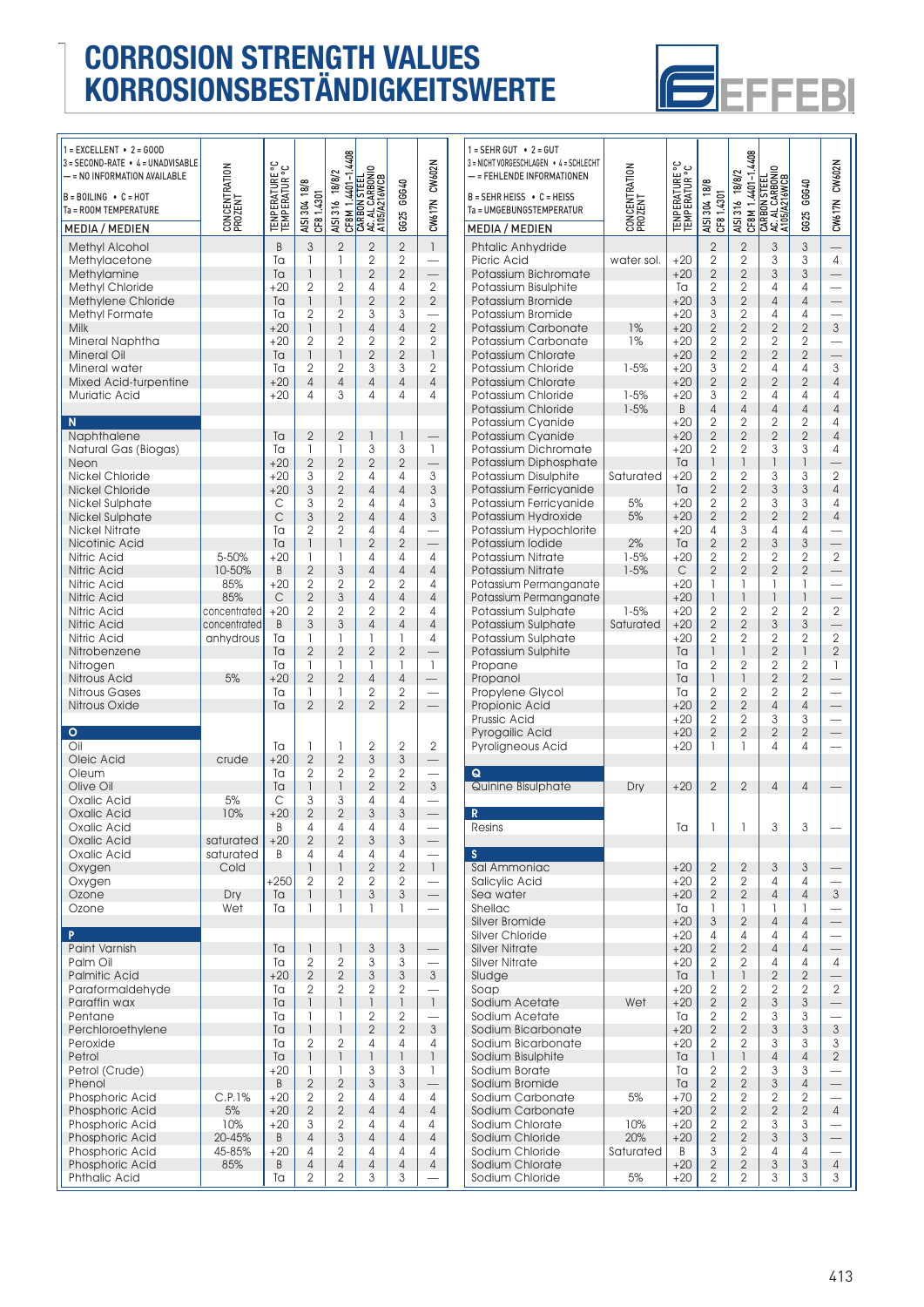

| $1 = EXCELLENT - 2 = GOD$                         |                          |                                 |                                  |                                  |                                                                       |                                  |                          | $\mathbf{1}$                 |
|---------------------------------------------------|--------------------------|---------------------------------|----------------------------------|----------------------------------|-----------------------------------------------------------------------|----------------------------------|--------------------------|------------------------------|
| 3 = SECOND-RATE • 4 = UNADVISABLE                 |                          |                                 |                                  |                                  |                                                                       |                                  |                          | $\overline{3}$               |
| - = NO INFORMATION AVAILABLE                      |                          |                                 |                                  |                                  |                                                                       |                                  |                          |                              |
| $B = BOLING \cdot C = HOT$                        |                          |                                 |                                  |                                  |                                                                       |                                  |                          | B                            |
| Ta = ROOM TEMPERATURE                             |                          |                                 |                                  |                                  |                                                                       |                                  |                          | T                            |
| <b>MEDIA / MEDIEN</b>                             | CONCENTRATION<br>PROZENT | TENPERATURE °C<br>TEMPERATUR °C | AISI 304 18/8<br>CF8 1.4301      | AISI 316 18/8/2                  | CF8M 1.4401-1.4408<br>CARBON STEEL<br>AC. AL CARBONIO<br>A105/A216WCB | GG25 GGG40                       | CW617N CW602N            | Ņ                            |
| Sodium Cyanide                                    |                          | $+20$                           | $\overline{2}$                   | $\overline{c}$                   | $\overline{2}$                                                        | $\overline{2}$                   | $\overline{4}$           | $\overline{\phantom{a}}$     |
| Sodium Cyanide                                    |                          | $+20$                           | $\overline{2}$                   | $\overline{2}$                   | $\overline{2}$                                                        | 2                                |                          | 1                            |
| Sodium Disulphate                                 |                          | $+20$                           | $\overline{2}$                   | $\overline{2}$                   | $\overline{4}$                                                        | $\overline{4}$                   | $\overline{2}$           | 1                            |
| Sodium Disulphate                                 |                          | $+20$                           | $\overline{c}$                   | $\overline{2}$                   | 4                                                                     | 4                                |                          | 1                            |
| Sodium Disulphite                                 |                          | $+20$                           | $\overline{2}$                   | $\overline{2}$                   | $\overline{2}$                                                        | $\overline{2}$                   | $\overline{2}$           | 1                            |
| Sodium Disulphite                                 |                          | C                               | 2                                | 2                                | 3                                                                     | 3                                | 2                        | 1                            |
| Sodium Fluoride                                   |                          | Ta                              | $\overline{2}$                   | $\overline{2}$                   | $\overline{4}$                                                        | $\overline{4}$                   |                          |                              |
| Sodium Fluoride                                   | 5%                       | $+20$<br>$+20$                  | $\overline{2}$<br>1              | $\overline{2}$<br>1              | 4<br>1                                                                | 4<br>$\overline{1}$              |                          |                              |
| Sodium Hydroxide<br>Sodium Hypochlorite           |                          | Ta                              | 3                                | 3                                | 4                                                                     | 4                                | 4                        |                              |
| Sodium Hypochlorite                               |                          | $+20$                           | $\overline{2}$                   | $\overline{2}$                   | $\overline{4}$                                                        | $\overline{4}$                   | $\overline{4}$           | Г                            |
| Sodium Hypochlorate                               | 5%                       | $+20$                           | 4                                | 3                                | 4                                                                     | 4                                | 4                        | l                            |
| Sodium Hyposulphite                               |                          | $+20$                           | $\overline{2}$                   | $\overline{2}$                   | $\overline{4}$                                                        | $\overline{4}$                   | $\overline{4}$           | l                            |
| Sodium Metaphosphate                              |                          | Ta                              | 1                                | 1                                | $\overline{2}$                                                        | $\overline{2}$                   | 4                        |                              |
| Sodium Metasilicate                               | Cold                     |                                 | 1                                | $\overline{1}$                   | 3                                                                     | 3                                |                          |                              |
| Sodium Metasilicate                               |                          | С                               | 1                                | 1                                | 4                                                                     | 4                                |                          |                              |
| Sodium Nitrate<br>Sodium Nitrate                  |                          | $+20$<br>Ta                     | 1<br>$\overline{2}$              | $\overline{1}$<br>$\overline{2}$ | $\overline{2}$<br>$\overline{2}$                                      | $\overline{2}$<br>$\overline{2}$ | 3                        |                              |
| Sodium Perborate                                  |                          | Ta                              | $\overline{2}$                   | $\overline{2}$                   | $\overline{2}$                                                        | $\overline{2}$                   |                          |                              |
| Sodium Peroxide                                   |                          | Ta                              | $\overline{2}$                   | 2                                | 3                                                                     | 3                                | $\overline{4}$           | ١                            |
| Sodium Phosphate                                  |                          | Ta                              | $\overline{2}$                   | $\overline{2}$                   | 3                                                                     | 3                                |                          |                              |
| Sodium Silicate                                   |                          | Ta                              | $\overline{2}$                   | $\overline{2}$                   | $\overline{2}$                                                        | 2                                | $\overline{2}$           | ٦                            |
| Sodium Silicate                                   |                          | C                               | $\overline{2}$                   | $\overline{2}$                   | $\mathfrak{Z}$                                                        | $\sqrt{3}$                       | $\overline{2}$           | $\overline{\phantom{a}}$     |
| Sodium Silicate                                   |                          | Ta                              | $\overline{2}$                   | $\overline{2}$                   | $\overline{2}$                                                        | $\overline{2}$                   |                          |                              |
| Sodium Sulphate                                   | Saturated                | $+20$                           | 3                                | $\overline{2}$                   | $\overline{2}$                                                        | $\overline{2}$                   | $\overline{2}$           | $\overline{\phantom{a}}$     |
| Sodium Sulphate<br>Sodium Sulphite                | 10%                      | $+20$<br>$+65$                  | 3<br>3                           | 2<br>$\overline{2}$              | $\overline{2}$<br>$\overline{2}$                                      | 2<br>$\overline{2}$              | 2<br>$\overline{2}$      |                              |
| Sodium Sulphite                                   | 10%                      | B                               | 3                                | $\overline{2}$                   | 4                                                                     | 4                                | 2                        | $\overline{\phantom{a}}$     |
| Sodium Sulphide                                   | Saturated                | $+20$                           | $\overline{2}$                   | $\overline{2}$                   | $\overline{2}$                                                        | $\overline{2}$                   | $\overline{2}$           |                              |
| Sodium Trisulphate                                | 20%                      | $+20$                           | $\overline{2}$                   | 2                                | 4                                                                     | 4                                |                          | Ž                            |
| Sodium Thiosulphate                               |                          | Ta                              | 1                                | 1                                | $\overline{2}$                                                        | $\overline{2}$                   |                          | Z                            |
| Soft water                                        |                          | Ta                              | 1                                | 1                                | 3                                                                     | 3                                | 4                        | ī                            |
| Solvent                                           |                          | Ta                              | 1                                | $\overline{1}$                   | $\overline{2}$                                                        | $\overline{2}$                   | $\overline{1}$           | ī                            |
| Spirit Vinegar<br>Starci                          |                          | $+20$<br>Ta                     | 1<br>$\overline{2}$              | 1<br>$\overline{2}$              | $\overline{4}$<br>3                                                   | 4<br>3                           |                          | $\overline{\mathbf{r}}$<br>ï |
| <b>Stannic Chloride</b>                           | 5%                       | $+20$                           | 4                                | 3                                | 4                                                                     | 4                                |                          | Ż                            |
| <b>Stannic Chloride</b>                           | 5%                       | B                               | $\overline{4}$                   | $\overline{4}$                   | $\overline{4}$                                                        | 4                                |                          |                              |
| <b>Stannic Chloride</b>                           | 5%                       | $+20$                           | 4                                | 3                                | $\overline{4}$                                                        | 4                                |                          |                              |
| <b>Stannous Chloride</b>                          | Saturated                | $+20$                           | $\overline{4}$                   | 3                                | $\overline{4}$                                                        | 4                                | $\overline{\phantom{0}}$ |                              |
| <b>Stearic Acid</b>                               |                          | $+20$                           | $\overline{2}$                   | 1                                | 3                                                                     | 3                                | $\overline{3}$           |                              |
| <b>Strontium Nitrate</b>                          |                          | $+20$                           | 1<br>1                           | $\overline{1}$<br>1              | $\overline{4}$<br>1                                                   | $\overline{4}$<br>1              |                          |                              |
| Styrene<br>Suds (Stearate)                        |                          | Ta<br>Ta                        | 1                                | 1                                | 1                                                                     | $\overline{2}$                   | $\overline{\phantom{0}}$ |                              |
| Sugary Juices in general                          |                          | +70                             | 2                                | 2                                | 4                                                                     | 4                                | 4                        |                              |
| S Sulphur                                         | Dry and liquefied        | $+230$                          | $\overline{2}$                   | $\overline{2}$                   | $\overline{2}$                                                        | $\overline{2}$                   | $\overline{4}$           |                              |
| S Sulphur                                         | Wet and liquefied        | $+230$                          | 3                                | $\overline{2}$                   | 4                                                                     | 4                                | 4                        |                              |
| Sulphuric Anhydride                               | Dry                      | Ta                              | 1                                | 1                                | $\overline{2}$                                                        | $\overline{2}$                   | $\overline{2}$           |                              |
| Sulphidric Acid                                   | dry                      | $+20$                           | 1                                | 1                                | 1                                                                     | 1                                |                          |                              |
| <b>Sulphidric Acid</b>                            | wet                      | $+20$                           | 3                                | $\overline{2}$                   | 3                                                                     | 3                                | $\overline{\phantom{0}}$ |                              |
| Sulphuric Acid<br>Sulphuric Acid                  | 5%<br>5%                 | $+20$<br>B                      | 3<br>$\overline{4}$              | 2<br>3                           | 4<br>$\overline{4}$                                                   | 4<br>$\overline{4}$              | 4<br>$\overline{4}$      |                              |
| Sulphuric Acid                                    | 10%                      | $+20$                           | 4                                | 3                                | 4                                                                     | 4                                | 4                        |                              |
| <b>Sulphuric Acid</b>                             | 10%                      | B                               | $\overline{4}$                   | $\overline{4}$                   | 4                                                                     | $\overline{4}$                   | $\overline{4}$           |                              |
| Sulphuric Acid                                    | 50%                      | $+20$                           | 4                                | 4                                | 4                                                                     | 4                                | 4                        |                              |
| Sulphuric Acid                                    | 50%                      | B                               | $\overline{4}$                   | $\overline{4}$                   | $\overline{4}$                                                        | 4                                | $\overline{4}$           |                              |
| <b>Sulphuric Acid</b>                             | concentrated             | $+20$                           | 2                                | 2                                | $\overline{2}$                                                        | 2                                | 4                        |                              |
| Sulphuric Acid                                    | concentrated             | B                               | $\overline{4}$                   | $\overline{4}$                   | 4                                                                     | $\overline{4}$                   | $\overline{4}$           |                              |
| Sulphuric Acid                                    | fuming                   | $+20$                           | 3                                | 2                                | 3                                                                     | 3                                | 4                        |                              |
| <b>Sulphur Chloride</b><br><b>Sulphur Dioxide</b> |                          | Ta                              | $\sqrt{3}$                       | $\overline{2}$                   | 4                                                                     | 4                                | $\mathbf{1}$             |                              |
| <b>Sulphur Dioxide</b>                            | Dry<br>Dry               | $+250$<br>$+230$                | $\overline{2}$<br>$\overline{2}$ | $\mathbf 2$<br>$\overline{2}$    | $\overline{2}$<br>$\mathbf{2}$                                        | 2<br>$\overline{2}$              | $\overline{4}$           |                              |
| <b>Sulphur Dioxide</b>                            | Wet                      | $+20$                           | 3                                | 2                                | 4                                                                     | 4                                | 4                        |                              |
| Sulphurous Acid                                   | saturated                | $+20$                           | $\overline{4}$                   | $\overline{2}$                   | $\overline{4}$                                                        | $\overline{4}$                   | 3                        |                              |
| Syngas                                            |                          | Ta                              | 2                                | 2                                | 2                                                                     | 2                                |                          |                              |
|                                                   |                          |                                 |                                  |                                  |                                                                       |                                  |                          |                              |
| T                                                 |                          |                                 |                                  |                                  |                                                                       |                                  |                          |                              |
| <b>Tannic Acid</b>                                |                          | $+20$                           | $\overline{2}$                   | $\overline{2}$                   | $\sqrt{4}$                                                            | $\overline{4}$<br>1              | 2<br>$\overline{2}$      |                              |
| Tar                                               |                          | Ta                              | 1                                | 1                                | $\mathbf{1}$                                                          |                                  |                          |                              |

| $1 = SEHR GUT - 2 = GUT$<br>3 = NICHT VORGESCHLAGEN • 4 = SCHLECHT<br>- = FEHLENDE INFORMATIONEN<br>$B = S E H R H E I S S \cdot C = H E I S S$<br>Ta = UMGEBUNGSTEMPERATUR<br><b>MEDIA / MEDIEN</b> | CONCENTRATION<br>PROZENT    | <b>TENPERATURE °C</b><br>TEMPERATUR °C                      | AISI 304 18/8<br>CF8 1.4301                                                                                                                                           | CF8M 1.4401-1.4408<br>AISI 316 18/8/2                                                                    | CARBON STEEL<br>AC. AL CARBONIO<br>A105/A216WCB                                  | GGG40<br>6625                                                                                       | CW617N CW602N                                                        |
|------------------------------------------------------------------------------------------------------------------------------------------------------------------------------------------------------|-----------------------------|-------------------------------------------------------------|-----------------------------------------------------------------------------------------------------------------------------------------------------------------------|----------------------------------------------------------------------------------------------------------|----------------------------------------------------------------------------------|-----------------------------------------------------------------------------------------------------|----------------------------------------------------------------------|
|                                                                                                                                                                                                      |                             |                                                             |                                                                                                                                                                       |                                                                                                          |                                                                                  |                                                                                                     |                                                                      |
| <b>Tetraethyl Lead</b><br><b>Titanium Tetrachloride</b><br><b>Tomato Juice</b><br>Toluene<br><b>Tributyl Phosphate</b><br>Trichloroethylene<br><b>Trichloroacetic Acid</b><br>Tung Oil<br>Turpentine | Wet<br>Dry                  | Ta<br>$+20$<br>Ta<br>Ta<br>Ta<br>Ta<br>$+20$<br>Ta<br>$+20$ | $\overline{c}$<br>4<br>$\begin{array}{c} \hline \end{array}$<br>1<br>$\begin{array}{c} \hline \end{array}$<br>$\overline{2}$<br>4<br>$\overline{2}$<br>$\overline{1}$ | $\overline{2}$<br>4<br>$\mathsf{I}$<br>1<br>1<br>$\overline{2}$<br>$\overline{4}$<br>$\overline{2}$<br>1 | 3<br>4<br>$\mathfrak{S}$<br>1<br>1<br>$\overline{2}$<br>$\overline{4}$<br>3<br>1 | $\sqrt{3}$<br>4<br>3<br>1<br>$\begin{array}{c} \hline \end{array}$<br>3<br>$\overline{4}$<br>3<br>1 | $\sqrt{4}$<br>$\overline{\phantom{a}}$<br>1<br>3<br>2 <sup>1</sup>   |
| U                                                                                                                                                                                                    |                             |                                                             |                                                                                                                                                                       |                                                                                                          |                                                                                  |                                                                                                     |                                                                      |
| Urea                                                                                                                                                                                                 |                             | Ta                                                          | $\overline{c}$                                                                                                                                                        | $\mathbf{2}$                                                                                             | 3                                                                                | 3                                                                                                   |                                                                      |
| <b>Uric Acid</b>                                                                                                                                                                                     | concentrated                | $+20$                                                       | $\overline{2}$                                                                                                                                                        | $\overline{2}$                                                                                           | $\overline{4}$                                                                   | $\overline{4}$                                                                                      |                                                                      |
| V<br>Varnish<br>Varnish<br>Vaseline<br>Vinegar (vapors)<br>Viscose                                                                                                                                   |                             | $+20$<br>$\mathsf{C}$<br>Ta<br>Ta<br>Ta                     | 1<br>$\overline{2}$<br>$\overline{2}$<br>$\overline{2}$<br>2                                                                                                          | 1<br>$\overline{2}$<br>2<br>$\overline{2}$<br>2                                                          | 3<br>$\overline{4}$<br>3<br>$\sqrt{4}$<br>2                                      | 3<br>$\overline{4}$<br>3<br>$\sqrt{4}$<br>2                                                         | 1<br>$\begin{array}{c} \hline \end{array}$                           |
| W<br>Waste water<br>Wax<br><b>Wax Emulsions</b>                                                                                                                                                      |                             | $+20$<br>Ta<br>Ta                                           | $\overline{2}$<br>1<br>1                                                                                                                                              | $\overline{2}$<br>1<br>$\overline{1}$                                                                    | 3<br>1<br>$\overline{1}$                                                         | 3<br>1<br>$\overline{1}$                                                                            |                                                                      |
| X<br>Xylene                                                                                                                                                                                          | Dry                         | Ta                                                          | 1                                                                                                                                                                     | 1                                                                                                        | $\overline{2}$                                                                   | $\overline{2}$                                                                                      |                                                                      |
|                                                                                                                                                                                                      |                             |                                                             |                                                                                                                                                                       |                                                                                                          |                                                                                  |                                                                                                     |                                                                      |
| z<br>Zinc Chloride<br>Zinc Chloride<br>Zinc Chloride<br>Zinc Hydrosulphite<br>Zinc Sulphate<br>Zinc Sulphate<br>Zinc Sulphate                                                                        | 5%<br>5%<br>5%<br>5%<br>25% | $+20$<br>B<br>$+20$<br>Ta<br>$+20$<br>B<br>Ta               | 3<br>4<br>3<br>1<br>$\overline{2}$<br>3<br>$\overline{2}$                                                                                                             | $\mathbf{2}$<br>3<br>$\overline{2}$<br>1<br>$\mathbf{1}$<br>2<br>$\overline{2}$                          | 4<br>4<br>$\overline{4}$<br>1<br>$\overline{2}$<br>4<br>$\overline{4}$           | $\overline{4}$<br>4<br>3<br>1<br>$\overline{2}$<br>4<br>$\overline{4}$                              | $\overline{4}$<br>$\overline{2}$<br>$\overline{2}$<br>$\overline{4}$ |





Tartaric Acid | 10% | +20 | 1 | 1 | 4 | 4 | 3 Tartaric Acid | 10% | C | 3 | 2 | 4 | 4 | 3

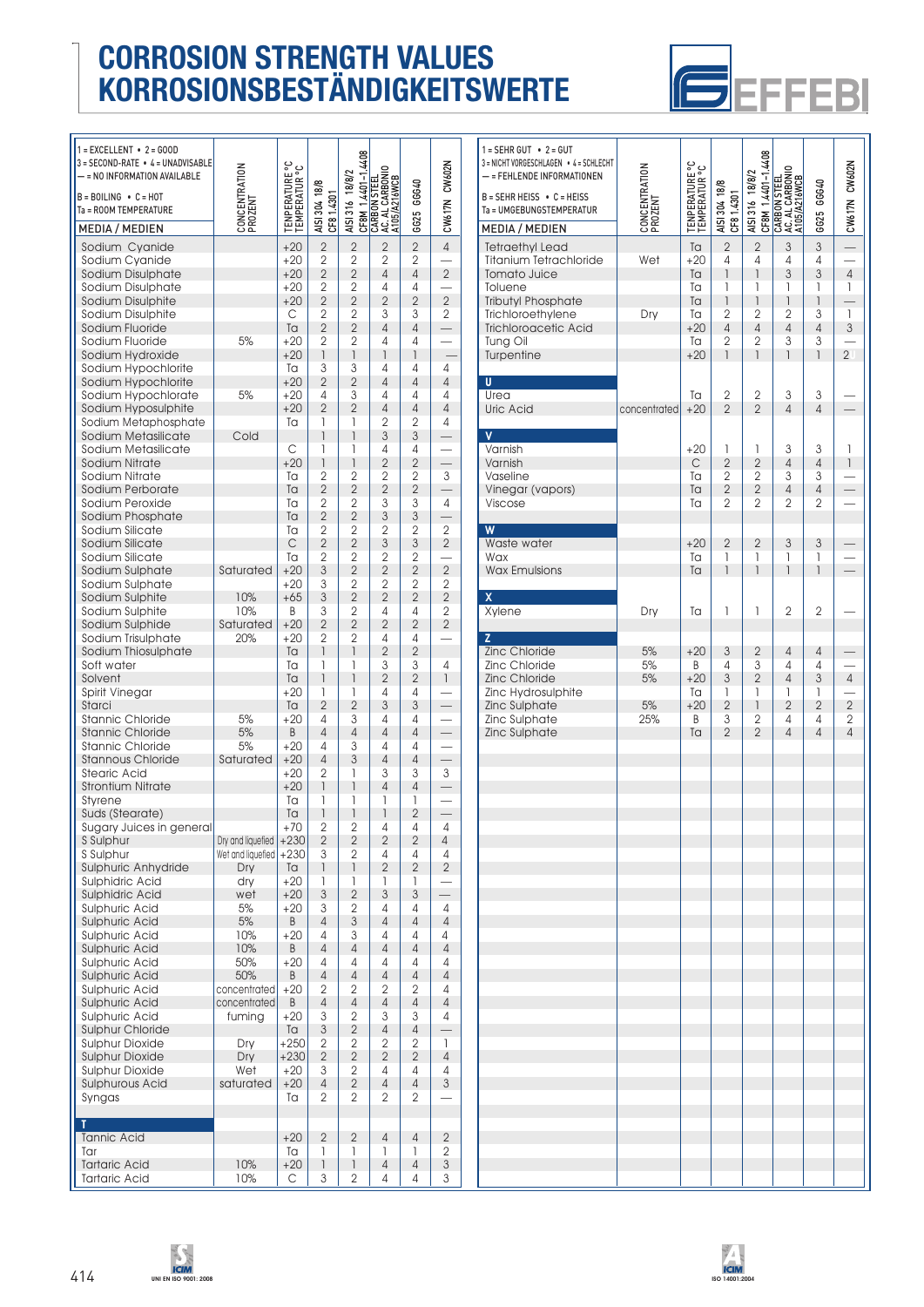

| 1 = EXCELLENT<br>$2 = GOOD$<br>3 = INSUFFICIENT<br><b>4 = UNADVISABLE</b><br>- = NO INFORMATION AVAILABLE | р<br>Е<br>$\frac{L}{R}$<br>L<br>Ń     | $rac{1}{2}$<br>E.<br>P<br>D<br>$\frac{D}{\sqrt{2}}$ | И<br>н<br>B<br>N<br>$\mathsf{R}$<br>в<br>R | ٧<br>L<br>т<br>0<br>N          | P<br>т<br>F<br>E              | $1 = SEH$<br>$2 = GUT$<br>$3 = NIC$<br>$4 = SCH$<br>$-$ = FEI |
|-----------------------------------------------------------------------------------------------------------|---------------------------------------|-----------------------------------------------------|--------------------------------------------|--------------------------------|-------------------------------|---------------------------------------------------------------|
| $\boldsymbol{\mathsf{A}}$                                                                                 |                                       |                                                     |                                            |                                |                               | $\overline{B}$                                                |
| Acetaldehyde                                                                                              | $\overline{2}$                        |                                                     | 4                                          | 4                              | 1                             | <b>Bariun</b>                                                 |
| Acetal                                                                                                    | $\overline{\phantom{0}}$              | 1                                                   |                                            |                                | $\overline{1}$<br>1           | <b>Bariun</b><br><b>Bariun</b>                                |
| Acetammide<br><b>Acetate Solvent</b>                                                                      |                                       |                                                     | $\mathbf{2}$<br>$\overline{4}$             | 2<br>$\overline{4}$            | $\overline{\phantom{a}}$      | <b>Bariun</b>                                                 |
| Acetilene                                                                                                 | 1                                     | 1                                                   | $\overline{2}$                             | $\overline{2}$                 | 1                             | <b>Bariun</b>                                                 |
| Acetic Acid 10-20%                                                                                        | $\overline{4}$                        | $\overline{1}$                                      | $\begin{array}{c} \hline \end{array}$      | $\overline{\phantom{a}}$       | $\overline{1}$                | <b>Bariun</b>                                                 |
| Acetic Acid 50%                                                                                           | 4                                     |                                                     | $\mathbf{I}$                               | 1                              | 1                             | Beer                                                          |
| Acetic Acid 80%                                                                                           | $\overline{4}$                        | $\mathbf{1}$                                        | $\overline{2}$                             | $\overline{2}$                 | 1                             | Benza                                                         |
| Acetic Anhydride                                                                                          | 4                                     | $\overline{\phantom{0}}$                            | 4                                          | 4                              | 1                             | Benze                                                         |
| Acetylene Chloride                                                                                        |                                       | $\overline{\phantom{0}}$                            | $\overline{4}$                             | $\mathbf{1}$                   | $\overline{\phantom{a}}$      | Benzo                                                         |
| Acetoacetato di Etile                                                                                     | $\overline{\phantom{0}}$              | $\equiv$                                            | 4                                          | 4                              | 1                             | Benzy                                                         |
| Acetofenone                                                                                               | $\equiv$                              |                                                     | $\overline{4}$                             | $\overline{4}$                 | $\overline{1}$                | Benzy                                                         |
| Acetone                                                                                                   | 1                                     | 1                                                   | 4                                          | 4                              | 1                             | <b>Black</b>                                                  |
| Acetone 50% water                                                                                         |                                       |                                                     | $\overline{4}$                             | ═                              | $\overline{\phantom{a}}$      | <b>Borax</b>                                                  |
| Acetonitrile                                                                                              |                                       |                                                     |                                            |                                | 1                             | Boric                                                         |
| <b>Acid Chloric 20%</b>                                                                                   |                                       | $\overline{\phantom{0}}$                            | $\overline{4}$                             | $\overline{4}$                 | $\overline{\phantom{a}}$      | Brine                                                         |
| <b>Acid Laisileico</b>                                                                                    |                                       | $\overline{\phantom{0}}$                            | 2                                          | $\mathbf{2}$                   | 1                             | <b>Bromir</b>                                                 |
| Acido Cresilico                                                                                           | $\overline{4}$                        |                                                     | $\overline{4}$                             | $\mathbf{1}$                   | $\overline{1}$                | Butyl A                                                       |
| Acrylonitrile                                                                                             |                                       |                                                     | $\overline{4}$                             | 4                              | $\mathbf{I}$                  | Butyl A<br><b>Butyrio</b>                                     |
| Adipic Acid<br>Air                                                                                        |                                       | $\overline{\phantom{0}}$<br>1                       | $\overline{4}$<br>$\mathbf{I}$             | $\mathbf{1}$                   | $\overline{\phantom{a}}$<br>1 | Butyl (                                                       |
| <b>Alumed Chrome</b>                                                                                      |                                       | $\overline{1}$                                      | $\overline{2}$                             | $\overline{2}$                 | 1                             | <b>Butyl</b> F                                                |
| <b>Alumed Potassium</b>                                                                                   |                                       | 1                                                   | $\mathbf{2}$                               | $\mathbf{2}$                   | 1                             | <b>Butyl</b> F                                                |
| Alumed Potassium Sulphate                                                                                 |                                       | $\overline{1}$                                      | ㅡ                                          | $\equiv$                       | $\overline{1}$                | <b>Butter</b>                                                 |
| Alumina                                                                                                   |                                       | 1                                                   | $\mathbf{1}$                               | $\overline{2}$                 | 1                             | <b>Butad</b>                                                  |
| Aluminium Chloride                                                                                        | $\overline{1}$                        | $\overline{1}$                                      | $\overline{2}$                             | $\overline{2}$                 | $\overline{1}$                | <b>Butan</b>                                                  |
| Aluminium Fluoride                                                                                        |                                       | 1                                                   | 2                                          | $\mathbf{2}$                   | 1                             | <b>Butyle</b>                                                 |
| Aluminium Hydroxide                                                                                       | $\begin{array}{c} \hline \end{array}$ | $\overline{\phantom{a}}$                            | $\overline{2}$                             | $\overline{2}$                 | $\overline{\phantom{a}}$      | $\mathsf{C}$                                                  |
| <b>Aluminium Nitrate</b>                                                                                  |                                       | 1                                                   | $\overline{2}$                             | $\overline{2}$                 | 1                             | Calciu                                                        |
| Aluminium Sulphate                                                                                        | $\mathbf{1}$                          | $\overline{\phantom{a}}$                            | $\overline{2}$                             | $\overline{2}$                 | $\overline{1}$                | Calciu                                                        |
| Alum (All. Potassium Sulphate)                                                                            | 1                                     |                                                     | $\mathbf{I}$                               | $\mathbf{I}$                   | 1                             | Calciu                                                        |
| Amyl Alcohol                                                                                              | $\overline{1}$                        | $\mathbf{1}$                                        | —                                          |                                | $\overline{\phantom{a}}$      | Calciu                                                        |
| Amyl Acetate                                                                                              | 1                                     | 4                                                   | $\overline{4}$                             | 4                              | $\mathbf{I}$                  | Calciu                                                        |
| Ammonium Acetate                                                                                          |                                       | $\overline{1}$                                      | $\overline{4}$                             |                                | $\overline{1}$                | Calciu                                                        |
| Ammonia (Anhydrous)                                                                                       |                                       | 1                                                   | $\overline{2}$                             | 4                              | $\mathbf{I}$                  | Calciu                                                        |
| Ammonia (Gas)                                                                                             |                                       |                                                     | $\mathbf{2}$                               | $\overline{4}$                 | 1                             | Calciu                                                        |
| Ammonium Chloride                                                                                         | 3<br>$\mathbf{1}$                     | 1<br>$\mathbf{I}$                                   | 2<br>$\overline{2}$                        | $\mathbf{2}$<br>$\overline{4}$ | 1<br>$\overline{1}$           | Calciu                                                        |
| Ammonium Sulphate<br>Ammonium Sulphite 50°C                                                               |                                       |                                                     | $\mathbf{1}$                               |                                | $\mathbf{I}$                  | Calciu<br>Calciu                                              |
| Ammonium Sulphide                                                                                         |                                       | $\mathsf{I}$                                        | $\overline{2}$                             | $\overline{4}$                 | $\overline{1}$                | Calciu                                                        |
| Ammonium Hydroxide                                                                                        |                                       | 1                                                   | 2                                          | $\mathbf{2}$                   | 1                             | Cane                                                          |
| Ammonium Fluoride 25%                                                                                     |                                       | $\ensuremath{\mathsf{I}}$                           |                                            |                                | $\overline{1}$                | Carbo                                                         |
| Ammonium Phosphate                                                                                        |                                       | 1                                                   | $\mathbf{2}$                               | $\mathbf{2}$                   | 1                             | Carbo                                                         |
| Ammonium Metaphosphate                                                                                    |                                       |                                                     | $\mathbf{2}$                               | $\overline{2}$                 | $\overline{1}$                | Carbo                                                         |
| Ammonium Nitrate                                                                                          | $\mathbb{I}$                          | $\mathbf{1}$                                        | $\mathbf{2}$                               | 4                              | 1                             | Carbo                                                         |
| Ammonium Oxalate                                                                                          |                                       | $\ensuremath{\mathsf{I}}$                           |                                            |                                | $\overline{1}$                | Carbo                                                         |
| Ammonium Bicarbonate                                                                                      | 3                                     | 1                                                   | $\overline{\phantom{0}}$                   | $\overline{\phantom{0}}$       | 1                             | Casto                                                         |
| Ammonium Bifluoride                                                                                       |                                       | $\ensuremath{\mathsf{I}}$                           |                                            |                                | $\overline{\phantom{a}}$      | Caust                                                         |
| Ammonium Carbonate                                                                                        | 3                                     | 1                                                   | $\mathbf{2}$                               | $\mathbf{2}$                   | $\mathbf{I}$                  | Celluk                                                        |
| Amyl Chloride 77°C                                                                                        |                                       |                                                     | $\overline{4}$                             | $\mathbf{I}$                   |                               | Cellos                                                        |
| Anhydrous Formic Acid                                                                                     | 4                                     |                                                     | 4                                          | $\mathbf{2}$                   | 1                             | Ceme                                                          |
| Aniline                                                                                                   | $\mathbf{I}$                          | $\overline{4}$                                      | $\overline{4}$                             | $\mathbf{1}$                   | $\overline{\phantom{a}}$      | Cerec                                                         |
| Aqua Regia                                                                                                |                                       |                                                     | 4                                          | $\mathbf{1}$                   | $\mathbf{I}$                  | Chlord                                                        |
| Arsenic Acid                                                                                              |                                       | $\mathbf{1}$                                        | $\overline{2}$                             | $\overline{2}$                 | $\overline{\phantom{a}}$      | Chlord                                                        |
| <b>Artficial Gas</b>                                                                                      | $\mathbf{I}$                          |                                                     | 2<br>$\overline{4}$                        | $\mathbf{I}$                   | 1<br>$\overline{1}$           | Chlord<br>Chlori                                              |
| Asphalt                                                                                                   |                                       |                                                     |                                            |                                |                               | Chlori                                                        |
|                                                                                                           |                                       |                                                     |                                            |                                |                               |                                                               |

| $1 = SEHR GUT$<br>$2 = GUT$<br>3 = NICHT VORGESCHLAGEN<br>4 = SCHLECHT<br>- = FEHLENDE INFORMATIONEN<br>B                                                         | D<br>Ē<br>Ē<br>R<br>L<br>N                           | $\sqrt{\frac{1}{2}}$<br>E<br>P<br>D<br><b>XOZMD</b><br>М                                       | N<br>н<br>B<br>N<br>R<br>в<br>R                                                                                                | ۷<br>$\mathbf{I}$<br>т<br>0<br>N                                                                       | P<br>т<br>F<br>Е                                                       |
|-------------------------------------------------------------------------------------------------------------------------------------------------------------------|------------------------------------------------------|------------------------------------------------------------------------------------------------|--------------------------------------------------------------------------------------------------------------------------------|--------------------------------------------------------------------------------------------------------|------------------------------------------------------------------------|
| <b>Barium Carbonate</b><br><b>Barium Chloride</b><br><b>Barium Hydroxide</b><br><b>Barium Nitrate</b><br><b>Barium Sulphate</b><br><b>Barium Sulphide</b><br>Beer | $\mathbf{I}$                                         | 1<br>$\overline{\mathsf{I}}$<br>1<br>$\overline{\phantom{a}}$<br>1<br>$\overline{\phantom{0}}$ | $\sqrt{2}$<br>$\overline{2}$<br>$\overline{2}$<br>$\overline{2}$<br>$\overline{2}$<br>$\overline{2}$                           | $\mathbf{2}$<br>$\overline{2}$<br>$\overline{2}$<br>$\overline{2}$<br>$\overline{2}$<br>$\overline{2}$ | 1<br>$\overline{1}$<br>1<br>$\overline{1}$<br>1<br>$\overline{1}$<br>1 |
| Benzaldehyde<br>Benzene, Benzol<br><b>Benzoic Acid</b><br><b>Benzyl Alcohol</b><br><b>Benzyl Chloride</b><br><b>Black Liquor</b><br><b>Borax</b>                  | $\overline{\phantom{0}}$<br>$\overline{\phantom{a}}$ | $\mathbf{I}$<br>$\overline{\phantom{a}}$                                                       | $\overline{4}$<br>4<br>$\overline{4}$<br>4<br>$\overline{4}$<br>1<br>$\overline{2}$                                            | $\overline{4}$<br>1<br>$\overline{2}$<br>1<br>$\overline{2}$<br>$\overline{2}$                         | 1<br>1<br>1<br>1<br>1<br>1<br>1                                        |
| <b>Boric Acid</b><br><b>Brine</b><br><b>Bromine Water</b><br><b>Butyl Acetate</b><br><b>Butyl Alcohol</b><br><b>Butyric Acid</b><br><b>Butyl Chloride</b>         | 1<br>1<br>$\overline{\mathsf{I}}$                    | 1<br>$\overline{2}$<br>1<br>$\overline{4}$                                                     | $\overline{2}$<br>$\overline{\phantom{a}}$<br>4<br>$\overline{\phantom{0}}$<br>4<br>$\overline{4}$<br>$\overline{\phantom{0}}$ | $\overline{2}$<br>$\overline{\phantom{0}}$<br>$\mathbf{1}$<br>T<br>$\overline{\phantom{0}}$            | 1<br>1<br>1<br>1<br>1<br>1<br>1                                        |
| <b>Butyl Phenol</b><br><b>Butyl Phthalate</b><br><b>Butter</b><br><b>Butadiene</b><br><b>Butane</b><br><b>Butylene</b>                                            | 1<br>1<br>1                                          | $\overline{\phantom{0}}$<br>$\mathbf{1}$                                                       | 4<br>$\overline{1}$<br>1<br>$\overline{4}$<br>4                                                                                | $\qquad \qquad -$<br>1<br>$\mathsf{I}$<br>$\overline{2}$                                               | 1<br>1<br>1<br>1<br>1<br>1                                             |
| $\overline{\mathsf{C}}$<br>Calcium Bisulphite                                                                                                                     | 1                                                    | 1                                                                                              | 2                                                                                                                              | 2                                                                                                      | 1                                                                      |
| Calcium Bicarbonate<br>Calcium Carbonate<br><b>Calcium Chlorate</b><br>Calcium Chloride                                                                           | 1<br>$\mathbf{I}$                                    | $\mathbf{I}$<br>1                                                                              | 2<br>$\overline{2}$<br>$\overline{2}$                                                                                          | 2<br>$\overline{2}$<br>$\overline{2}$                                                                  | 1<br>1<br>1<br>1                                                       |
| Calcium Disulphate<br>Calcium Fluoride<br>Calcium Hydroxide<br>Calcium Hypochlorite                                                                               | $\overline{1}$<br>1                                  | $\overline{1}$<br>1                                                                            | $\overline{2}$<br>4                                                                                                            | $\sqrt{2}$<br>$\overline{2}$                                                                           | 1<br>1<br>1<br>1                                                       |
| <b>Calcium Nitrate</b><br>Calcium Oxide 20°C<br>Calcium Sulphate                                                                                                  | $\mathbf{I}$                                         | $\overline{1}$<br>1                                                                            | $\overline{2}$<br>$\overline{\phantom{0}}$                                                                                     | $\overline{2}$                                                                                         | 1<br>1<br>1                                                            |
| Cane Sugar Liquor<br>Carbolic Acid (Phenol)<br>Carbonic Acid<br>Carbon Bisulphide                                                                                 | 4                                                    | 1<br>1                                                                                         | 2<br>$\overline{4}$<br>$\overline{2}$<br>4                                                                                     | 2<br>4<br>$\overline{2}$<br>$\overline{2}$                                                             | 1<br>1<br>1<br>1                                                       |
| <b>Carbon Dioxide</b><br>Carbon Monoxide<br>Castor Oil                                                                                                            | 1                                                    | 1<br>1                                                                                         | 1<br>$\overline{2}$<br>$\overline{2}$                                                                                          | $\overline{2}$<br>$\overline{2}$                                                                       | 1<br>1<br>1                                                            |
| Caustic Soda<br>Cellulose Acetate<br>Cellosolve<br>Cement                                                                                                         |                                                      | 1<br>1<br>$\begin{array}{c} \hline \end{array}$<br>1                                           | $\ensuremath{\mathsf{3}}$<br>4<br>$\overline{4}$<br>2                                                                          | 4<br>$\overline{4}$                                                                                    | 1<br>1<br>1<br>1                                                       |
| Cereal Syrup (Glucose)<br>Chloroacetic Acid<br>Chloroform<br>Chlorosulfonic Acid                                                                                  | $\mathsf{I}$                                         | $\overline{4}$                                                                                 | $\overline{2}$<br>4<br>4                                                                                                       | $\overline{2}$<br>4<br>$\overline{2}$                                                                  | 1<br>1<br>1<br>1                                                       |
| <b>Chlorine Dioxide</b><br><b>Chlorine Water</b>                                                                                                                  |                                                      |                                                                                                | $\overline{4}$<br>4                                                                                                            | 1                                                                                                      | 1                                                                      |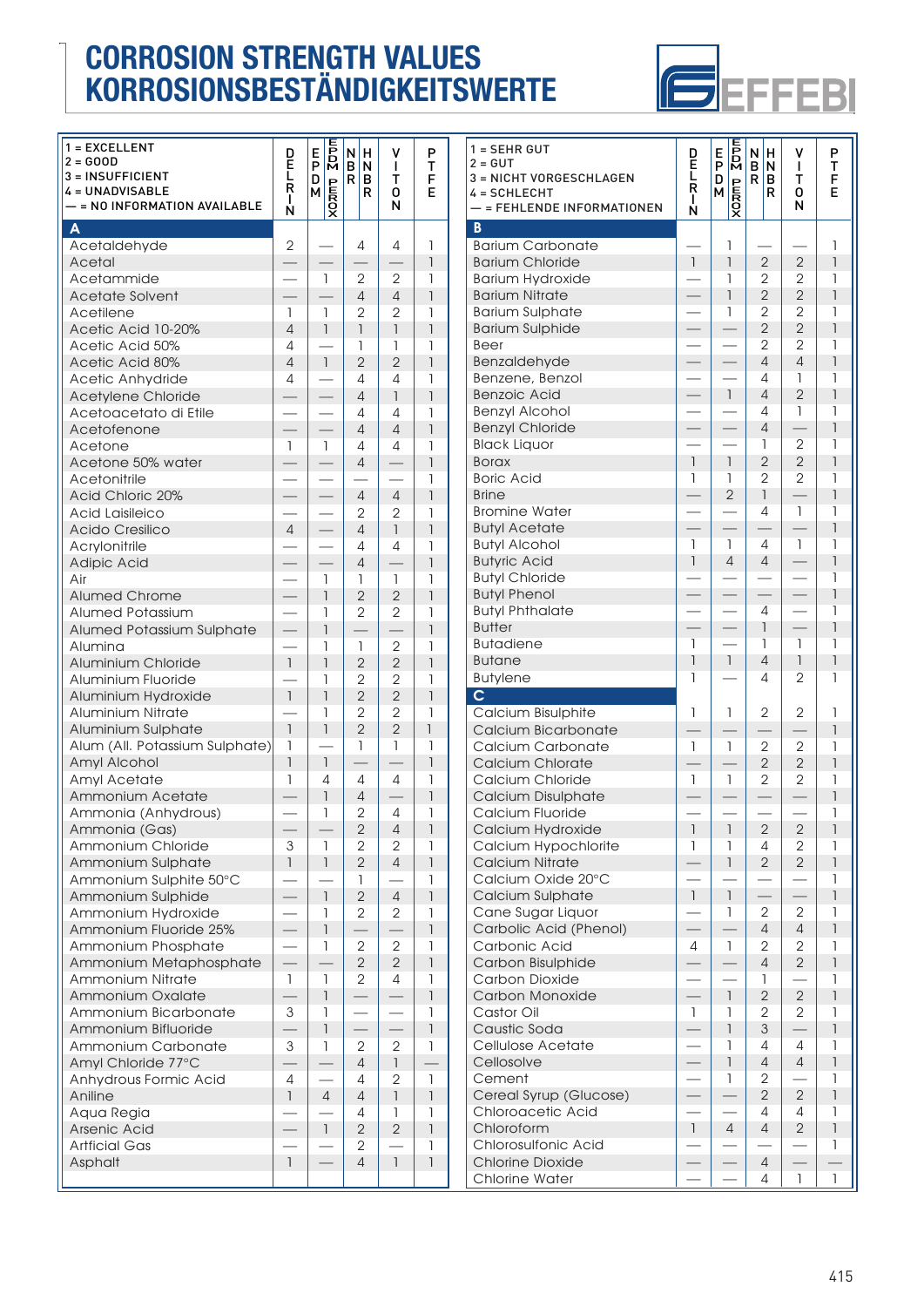

| 1 = EXCELLENT<br>$2 = GOOD$<br>3 = INSUFFICIENT<br>4 = UNADVISABLE<br>$-$ = NO INFORMATION AVAILABLE | D<br>Ĕ<br>L<br>R<br>$\mathbf{I}$      | $\frac{E}{P}$<br>D<br>$\frac{D}{\sqrt{2}}$ | N<br>н<br>B<br>N<br>R<br>в<br>R | ٧<br>$\mathbf{I}$<br>Т<br>0<br>N | P<br>т<br>F<br>E              | $1 =$<br>$2 =$<br>$3 =$<br>$4 =$ |
|------------------------------------------------------------------------------------------------------|---------------------------------------|--------------------------------------------|---------------------------------|----------------------------------|-------------------------------|----------------------------------|
| <b>Chlorine Water</b>                                                                                | N                                     |                                            | 4                               |                                  | $\mathbf{I}$                  | Etl                              |
| Chlorobenzene                                                                                        | $\mathbf{1}$                          | $\overline{4}$                             | $\overline{4}$                  | $\overline{2}$                   | 1                             | Etl                              |
| Chromic Acid                                                                                         | 4                                     |                                            | 2                               | 1                                | 1                             | Etl                              |
| Chromic Anhydride                                                                                    | $\overline{\phantom{0}}$              |                                            | $\overline{2}$                  | $\mathbf{I}$                     | $\overline{\phantom{a}}$      | Etl                              |
| Chrome Potassium Sulphate                                                                            | $\mathbb{R}^2$                        |                                            | $\overline{2}$                  |                                  | 1                             | Eti                              |
| <b>Citric Acid</b>                                                                                   | $\frac{1}{1}$                         | $\overline{1}$                             | $\overline{2}$                  | $\overline{2}$                   | $\mathsf{I}$                  | Etl                              |
| Coconut Oil<br>Coffee                                                                                | 1                                     | $\mathbf{I}$                               | 2<br>$\overline{4}$             | 1<br>$\mathsf{I}$                | 1<br>$\overline{\phantom{a}}$ | Ep<br>F.                         |
| Coke-oven Gas                                                                                        |                                       | 1                                          | 4                               | $\overline{2}$                   | 1                             | Fa                               |
| Copper Acetate                                                                                       | $\overline{\phantom{0}}$              |                                            |                                 | $\overline{4}$                   | $\overline{1}$                | Fa                               |
| Copper Chloride                                                                                      | 1                                     | 1                                          | $\mathbf{2}$                    | $\mathbf{2}$                     | 1                             | Fe                               |
| <b>Copper Nitrate</b>                                                                                | $\overline{1}$                        |                                            | $\mathbf{2}$                    | $\overline{2}$                   | $\overline{\phantom{a}}$      | Fe                               |
| Copper Sulphate                                                                                      | 1                                     | 1                                          | $\overline{2}$                  | $\overline{2}$                   | 1                             | Fe                               |
| Corn Oil                                                                                             | $\overline{1}$                        |                                            | $\overline{4}$                  |                                  | 1                             | Fe                               |
| Cotton seeds Oil                                                                                     |                                       |                                            | 2                               | $\mathbf{1}$                     | 1                             | Fe                               |
| Creosote<br>Cresol                                                                                   |                                       | $\overline{4}$                             | $\mathsf 3$<br>4                | $\mathbf{I}$<br>4                | 1<br>1                        | Flu<br>Flu                       |
| Cromil Chloride                                                                                      |                                       |                                            |                                 |                                  | $\overline{1}$                | Flu                              |
| Crotonaldehyde                                                                                       |                                       |                                            |                                 |                                  | 1                             | Fo                               |
| Crude Oil                                                                                            |                                       |                                            | $\overline{2}$                  | $\overline{1}$                   | $\overline{1}$                | Fo                               |
| Cyanoacetic Acid                                                                                     |                                       |                                            |                                 |                                  | 1                             | Fre                              |
| Cyanogen Gas                                                                                         |                                       | $\mathbf{1}$                               |                                 |                                  | $\overline{1}$                | Fre                              |
| Cyclohexane                                                                                          |                                       | 4                                          | $\overline{2}$                  | 2                                | 1                             | Fu                               |
| D<br><b>Demineralized Water</b>                                                                      |                                       | 1                                          | 2                               | 2                                | 1                             | Fu<br>Fu                         |
| Detergents                                                                                           |                                       | $\mathbf{1}$                               | $\overline{2}$                  | $\overline{2}$                   | 1                             | Fu                               |
| Dextrine                                                                                             |                                       |                                            | 4                               | 4                                | 1                             | $\mathbf G$                      |
| Dextrose                                                                                             |                                       |                                            | $\overline{2}$                  | $\overline{2}$                   | $\overline{\phantom{a}}$      | G                                |
| Diacetone                                                                                            |                                       | $\mathbf{1}$                               | 4                               | $\overline{4}$                   | 1                             | G                                |
| <b>Diacetone Alcohol</b>                                                                             |                                       | $\overline{\phantom{0}}$                   | $\overline{4}$                  |                                  | $\overline{1}$                | G                                |
| Dibutylphthalate                                                                                     |                                       |                                            | $\overline{4}$                  | $\mathbf{2}$                     | 1<br>$\overline{\phantom{a}}$ | G                                |
| Dichloroethane<br>Dichlorobenzene max 40°C                                                           |                                       |                                            |                                 | $\mathbf{I}$<br>$\overline{2}$   | 1                             | G<br>G                           |
| Dichloroethane                                                                                       | $\equiv$                              |                                            | $\overline{4}$                  | $\overline{2}$                   | $\overline{1}$                | GI                               |
| Dichloroethylene                                                                                     | $\overline{\phantom{0}}$              | $\equiv$                                   | 4                               | $\mathbf{2}$                     | 1                             | GI                               |
| <b>Diethyl Ether</b>                                                                                 |                                       |                                            | $\overline{4}$                  | $\overline{4}$                   | $\overline{1}$                | GI                               |
| Diethyl Ether 40°C                                                                                   |                                       |                                            | 2                               | 4                                | 1                             | GI                               |
| Diethylcellosolve                                                                                    |                                       |                                            |                                 |                                  | $\overline{1}$                | GI                               |
| Diethylamine max 40°C                                                                                |                                       |                                            | $\overline{4}$                  |                                  | 1                             | Gı                               |
| Dimethyl                                                                                             |                                       |                                            | 4                               | $\overline{4}$                   | 1<br>1                        | H.                               |
| Dimethylphthalate<br><b>Dimethyl Ether</b>                                                           |                                       |                                            |                                 | 1                                | $\overline{1}$                | He<br>He                         |
| Dioxan                                                                                               |                                       | 4                                          | 4                               | 4                                | 1                             | He                               |
| Diphenyl (Dowtherms)                                                                                 |                                       |                                            | $\sqrt{4}$                      | $\mathsf{I}$                     | $\mathbb{I}$                  | He                               |
| Disodium Phosphate 20°C                                                                              |                                       |                                            | 4                               | 2                                | 1                             | Нy                               |
| <b>Distilled Water</b>                                                                               | $\begin{array}{c} \hline \end{array}$ | $\ensuremath{\mathsf{I}}$                  | $\sqrt{2}$                      | $\mathbf{2}$                     | $\mathbb{I}$                  | Нy                               |
| Dry Sulphur Dioxide                                                                                  | 4                                     |                                            | 4                               | $\overline{4}$                   | 1                             | Нy                               |
| <b>Drilling Sludge</b>                                                                               |                                       | $\overline{4}$                             | $\mathbf{1}$                    |                                  | $\overline{1}$                | Нy                               |
| <b>Drilling Sludge</b><br>Dry Sulphurized Hydrogen                                                   | $\overline{\phantom{0}}$              | 4<br>1                                     | 1                               | $\overline{4}$                   | 1<br>1                        | Нy                               |
| Dry Sulphurized Hydrogen                                                                             |                                       | 1                                          |                                 | 4                                | 1                             | Нy<br>Нy                         |
| <b>Dyes</b>                                                                                          |                                       | $\overline{4}$                             | $\overline{4}$                  |                                  | $\overline{1}$                | Нy                               |
| Dyes                                                                                                 |                                       | 4                                          | 4                               |                                  | 1                             | Нy                               |
| E                                                                                                    |                                       |                                            |                                 |                                  |                               | Нy                               |
| <b>Ethyl Acetate</b>                                                                                 | 1                                     | 4                                          | 4                               | 4                                | 1                             | Нy                               |
| <b>Ethyl Acrylate</b>                                                                                |                                       | 1                                          | $\mathbf{2}$                    | $\mathbf{2}$                     | $\overline{1}$                | ı.                               |
| <b>Ethyl Alcohol</b><br><b>Ethyl Chloride</b>                                                        | 1<br>$\overline{\phantom{a}}$         | 1                                          | 3<br>$\overline{2}$             | 1<br>$\overline{2}$              | 1<br>$\mathbf{1}$             | $\ln$<br>Inc                     |
|                                                                                                      |                                       |                                            |                                 |                                  |                               |                                  |

| $1 = SEHR GUT$<br>$2 = GUT$<br>3 = NICHT VORGESCHLAGEN<br>4 = SCHLECHT<br>- = FEHLENDE INFORMATIONEN | D<br>Ē<br>L<br>Ŕ<br>L<br>N     | $\sqrt{2}$<br>E<br>P<br>D<br>$\begin{array}{c}\nD \\ M \\ \hline\nQ\n\end{array}$ | N<br>н<br>B<br>N<br>R<br>в<br>R | ٧<br>T<br>т<br>0<br>N                     | P<br>T<br>F<br>E          |
|------------------------------------------------------------------------------------------------------|--------------------------------|-----------------------------------------------------------------------------------|---------------------------------|-------------------------------------------|---------------------------|
| <b>Ethyl Glycol</b>                                                                                  | $\overline{\phantom{0}}$       | 1                                                                                 | 1                               | $\mathbf{1}$                              | 1                         |
| <b>Ethylene Bromide</b>                                                                              |                                |                                                                                   | $\overline{4}$                  |                                           | 1                         |
| <b>Ethylene Chloride</b>                                                                             |                                |                                                                                   | 4                               | 1                                         | 1                         |
| <b>Ethylene Diamine</b>                                                                              |                                |                                                                                   | $\overline{1}$                  | 1                                         | 1                         |
| <b>Ethylene Glycol</b>                                                                               |                                | 1                                                                                 | $\overline{2}$                  | 1                                         | 1                         |
| <b>Ethylene Oxide</b>                                                                                |                                |                                                                                   | $\overline{4}$                  | $\overline{4}$                            | $\overline{1}$            |
| Epichlorohydrin                                                                                      |                                |                                                                                   | 4                               | 4                                         | 1                         |
| F                                                                                                    |                                |                                                                                   |                                 |                                           |                           |
| Fats                                                                                                 |                                | 4                                                                                 | 1                               |                                           | 1                         |
| <b>Fatty Acids</b>                                                                                   |                                |                                                                                   | $\overline{2}$                  | $\overline{2}$                            | $\overline{1}$            |
| <b>Ferric Chloride</b><br>Ferric Nitrate 10-50%                                                      | $\mathbf{1}$                   | 1<br>$\overline{1}$                                                               | $\mathbf{2}$<br>$\overline{2}$  | $\overline{2}$<br>$\overline{2}$          | 1<br>$\overline{1}$       |
|                                                                                                      |                                |                                                                                   | $\overline{2}$                  | $\overline{2}$                            |                           |
| Ferric Sulphate<br>Ferrous Chloride                                                                  | 1<br>$\overline{1}$            | 1<br>$\mathbf{I}$                                                                 | $\overline{2}$                  |                                           | 1<br>$\overline{1}$       |
| Ferrous Sulphate                                                                                     | 1                              | $\mathbf{I}$                                                                      | $\overline{2}$                  | $\overline{2}$                            | 1                         |
| <b>Fluorinated Hydrogen</b>                                                                          |                                |                                                                                   | $\overline{2}$                  | $\overline{2}$                            | $\overline{1}$            |
| <b>Fluorine Gas</b>                                                                                  |                                |                                                                                   | 4                               | 4                                         | 1                         |
| <b>Fluorosilicic Acid</b>                                                                            |                                | $\mathbf{I}$                                                                      | $\mathfrak{S}$                  |                                           |                           |
| Formaldehyde 35-50%                                                                                  | 1                              | 1                                                                                 | 4                               | $\overline{4}$                            | $\mathbf{1}$              |
| Formic Acid 10-85%                                                                                   | $\overline{4}$                 | $\mathbf{I}$                                                                      | $\overline{4}$                  | $\overline{2}$                            | $\mathbf{I}$              |
| <b>Freon F 11-12</b>                                                                                 |                                |                                                                                   | $\mathbf{2}$                    | $\mathbf{2}$                              |                           |
| Freon F 22                                                                                           |                                |                                                                                   | $\overline{4}$                  | $\overline{4}$                            |                           |
| <b>Fuel Oil</b>                                                                                      | 1                              | 4                                                                                 | $\mathbf{2}$                    | 1                                         | $\ensuremath{\mathsf{I}}$ |
| Fuel for aircrafts (JP4 or JP5)                                                                      |                                | $\overline{4}$                                                                    | $\overline{2}$                  | 1                                         | $\overline{1}$            |
| Furfural                                                                                             |                                |                                                                                   | 4                               | 4                                         | 1                         |
| Furfuraldehyde                                                                                       | $\mathbf{I}$                   |                                                                                   | $\overline{4}$                  | $\overline{4}$                            | 1                         |
| G                                                                                                    |                                |                                                                                   |                                 |                                           |                           |
| Gallic Acid                                                                                          | $\overline{1}$                 | $\overline{1}$                                                                    |                                 | $\mathbf{2}$                              | $\overline{1}$            |
| Galvanizing Solution                                                                                 |                                | 1                                                                                 | $\mathbf{2}$                    | $\overline{2}$                            | 1                         |
| Gaseous Bromine                                                                                      | $\overline{2}$                 | $\overline{4}$                                                                    | $\overline{4}$                  |                                           | $\overline{1}$            |
| Gaseous Oxygen                                                                                       | 1                              |                                                                                   | 4                               | $\mathbf{2}$                              | 1                         |
| Gas Oil                                                                                              | $\overline{\phantom{0}}$       |                                                                                   | $\mathbf{2}$                    | $\overline{2}$                            | 1                         |
| Gelatine                                                                                             | $\mathbf{I}$<br>$\overline{1}$ |                                                                                   | $\overline{2}$                  | $\overline{2}$<br>$\overline{2}$          | 1<br>1                    |
| Glucose<br>Glue                                                                                      |                                | 1                                                                                 | $\overline{2}$<br>3             |                                           | 1                         |
| Glycerol                                                                                             | $\ensuremath{\mathsf{3}}$      |                                                                                   | $\overline{2}$                  | $\begin{array}{c} \mathbf{1} \end{array}$ | 1                         |
| Glycols 60°C                                                                                         |                                |                                                                                   | $\mathbf{I}$                    | $\begin{array}{c} \hline \end{array}$     | 1                         |
| <b>Glycolic Acid</b>                                                                                 |                                | 1                                                                                 |                                 |                                           | $\overline{1}$            |
| Green Liquor                                                                                         |                                | 1                                                                                 | 2                               |                                           | 1                         |
| H                                                                                                    |                                |                                                                                   |                                 |                                           |                           |
| Helium                                                                                               |                                | $\mathbf{2}$                                                                      | 2                               |                                           | 1                         |
| Heptane                                                                                              |                                | $\mathbf{I}$                                                                      | $\overline{2}$                  | $\mathbf{1}$                              | $\overline{1}$            |
| Hexane                                                                                               |                                | 4                                                                                 | 2                               | 1                                         | 1                         |
| Hexanol                                                                                              |                                |                                                                                   | $\overline{2}$                  | $\ensuremath{\mathsf{I}}$                 | 1                         |
| <b>Hydraulic Fluid</b>                                                                               |                                |                                                                                   | $\overline{2}$                  | 1                                         | 1                         |
| Hydrobromic Acid                                                                                     |                                |                                                                                   | $\overline{4}$                  | $\overline{2}$                            | 1                         |
| Hydrocyanic Acid                                                                                     |                                | 1                                                                                 | $\mathbf{2}$                    | $\mathbf{2}$                              | 1                         |
| Hydrochloric Acid max 50%                                                                            |                                | $\overline{1}$                                                                    |                                 | $\overline{2}$                            | $\overline{1}$            |
| Hydrofluoric Acid max 70%                                                                            |                                |                                                                                   | 4                               | 1                                         |                           |
| Hydrofluoric Acid 100%                                                                               |                                |                                                                                   | $\overline{4}$                  |                                           |                           |
| Hydrogen Dioxide                                                                                     | 1                              | 1                                                                                 | 4                               | 1                                         | 1                         |
| Hydrogen Chloride                                                                                    |                                |                                                                                   |                                 |                                           | $\overline{1}$            |
| Hydrogen                                                                                             |                                | 1                                                                                 | $\mathbf{2}$                    | $\mathbf{2}$                              | 1                         |
| Hydrogen Sulphide                                                                                    |                                |                                                                                   | $\overline{4}$                  | $\overline{4}$                            | 1                         |
| Hydroquinone<br>ī                                                                                    |                                | 1                                                                                 | 4                               | 2                                         | 1                         |
| ln k                                                                                                 |                                | 1                                                                                 |                                 |                                           |                           |
| Industrial oils                                                                                      |                                |                                                                                   |                                 |                                           | 1                         |
|                                                                                                      |                                |                                                                                   |                                 |                                           |                           |



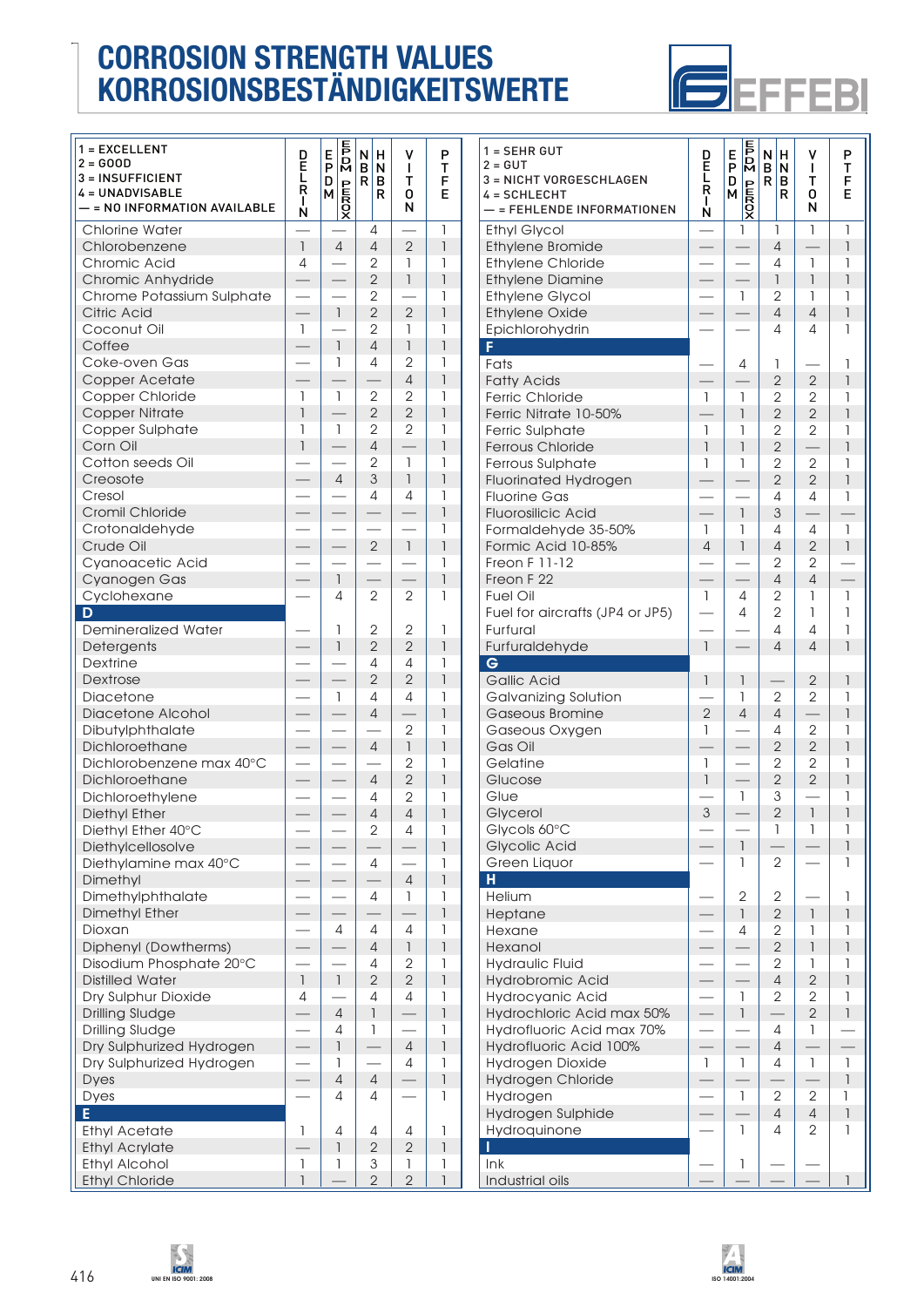

| $1 = EXCELLENT$                   |                          |                          |                |                |                          | $1 =$          |
|-----------------------------------|--------------------------|--------------------------|----------------|----------------|--------------------------|----------------|
| $2 = GOOD$                        | D<br>Ĕ                   | <b>ADDE</b><br>E<br>P    | N<br>Н         | V              | P                        | $2 =$          |
| 3 = INSUFFICIENT                  | L                        |                          | B<br>N         | L              | т                        |                |
| <b>4 = UNADVISABLE</b>            | R                        | D                        | R<br>в         | т              | F                        | $3 =$          |
|                                   | $\mathbf{I}$             | М                        | R              | 0              | E                        | 4 =            |
| - = NO INFORMATION AVAILABLE      | N                        | <b>XOZIND</b>            |                | N              |                          |                |
| lodoform                          | 1                        |                          | 4              | $\mathbf{I}$   | 1                        | N              |
| Isobutyl-Methyl-Ketone            |                          |                          | $\overline{4}$ | $\overline{4}$ | $\overline{1}$           |                |
|                                   |                          |                          |                |                |                          | N              |
| Isooctane                         | 1                        | 4                        | 1              | 1              | 1                        | N              |
| <b>Isopropyl Alcohol</b>          | $\overline{1}$           | $\mathsf{I}$             | 3              | $\overline{2}$ | $\overline{\phantom{a}}$ | Ni             |
| <b>Isopropyl Ether</b>            |                          |                          | 4              | 4              | 1                        | Ni             |
| J                                 |                          |                          |                |                |                          | Ni             |
| Juices                            | 1                        | $\overline{2}$           | $\mathbf{2}$   |                | 1                        | Ni             |
|                                   |                          |                          |                |                |                          |                |
| K                                 |                          |                          |                |                |                          | Ni             |
| Kerose                            |                          |                          | 2              | 1              | 1                        | Ni             |
| L.                                |                          |                          |                |                |                          | Ni             |
| Lactic Acid                       | 4                        |                          | 4              | $\overline{2}$ | 1                        | Ni             |
| Lard Oil                          |                          |                          | $\mathbf{1}$   | $\mathbf{1}$   | $\mathsf{I}$             | Ni             |
|                                   | 1                        |                          |                |                | 1                        | Ni             |
| Lead Acetate                      |                          |                          | 4              | 4              |                          |                |
| Lead Chloride max 20°C            |                          |                          |                | $\overline{2}$ | $\overline{1}$           | Ni             |
| Lead Sulphate                     |                          |                          | 3              |                | 1                        | Ni             |
| <b>Leaded Petrol</b>              | $\mathbf{I}$             |                          | $\overline{2}$ | $\overline{2}$ | $\overline{1}$           | Ni             |
| Lemon Oil                         |                          | 2                        | 3              |                | 1                        | $\circ$        |
| Lime                              |                          | 1                        | $\overline{4}$ |                | 1                        | $\circ$        |
|                                   |                          |                          |                |                |                          |                |
| Lime Sulphur                      |                          | 1                        | 4              | $\overline{2}$ | 1                        | $\circ$        |
| <b>Linseed Oil</b>                | $\mathbf{1}$             |                          | $\overline{2}$ | $\mathbf{I}$   | $\overline{1}$           | $\circ$        |
| Liquid Chlorine                   |                          |                          | 4              | $\mathbf{2}$   | 1                        | О              |
| Liquid Soap                       |                          | $\mathsf{I}$             | $\overline{2}$ |                | $\overline{1}$           | $\circ$        |
| Lithium Bromine                   |                          | 1                        | $\mathbf{2}$   | 2              | 1                        | О              |
| Lubricating Oil                   |                          |                          | $\overline{2}$ | $\overline{2}$ | $\overline{1}$           | $\circ$        |
|                                   |                          |                          |                |                |                          | P              |
| M                                 |                          |                          |                |                |                          |                |
| Maleic Acid                       | $\mathbf{1}$             | $\overline{\phantom{a}}$ | 4              | $\mathbf{2}$   | $\overline{\phantom{a}}$ | P <sub>0</sub> |
| <b>Malic Acid</b>                 | 1                        |                          | $\overline{2}$ | $\overline{2}$ | 1                        | P              |
| Manganese Chloride max 20°C       |                          |                          | $\overline{2}$ | $\overline{2}$ | $\overline{1}$           | P <sub>c</sub> |
| Magnesium Carbonate               |                          |                          | $\overline{2}$ |                | 1                        | Pε             |
| Magnesium Chloride                | $\overline{\phantom{a}}$ | $\overline{\phantom{a}}$ | $\overline{2}$ | $\overline{2}$ | $\overline{1}$           | P <sub>6</sub> |
|                                   |                          |                          | $\overline{2}$ |                |                          |                |
| Magnesium Hydroxide               | 1                        | 1                        |                | $\mathbf{2}$   | 1                        | Pε             |
| Magnesium Nitrate                 |                          | $\overline{1}$           | $\overline{2}$ |                | 1                        | Pε             |
| Magnesium Oxide                   |                          | $\mathbf{2}$             | $\mathbf{2}$   |                | 1                        | $P_6$          |
| Machine Oil                       |                          |                          |                |                | 1                        | Pr             |
| Magnesium Sulphate                | 1                        | 1                        | $\mathbf{2}$   |                | 1                        | Pł             |
| Methane                           | $\overline{1}$           | $\overline{\phantom{a}}$ | $\overline{2}$ | $\mathbf{I}$   | $\overline{1}$           | Pł             |
|                                   |                          |                          |                |                |                          |                |
| Methanol                          |                          | 1                        | 2              | 4              | 1                        | Pł             |
| <b>Methyl Acetate</b>             |                          | 3                        | $\overline{4}$ | $\overline{4}$ | $\overline{1}$           | Pł             |
| Methyl Alcohol                    | 1                        | 1                        | 2              | 4              | 1                        | Pł             |
| <b>Methyl Bromine</b>             |                          |                          |                | $\overline{2}$ | $\overline{1}$           | Pł             |
| Methyl Chloride                   |                          |                          | 4              | 2              | 1                        | Pł             |
| <b>Methyl Methacrylate</b>        |                          |                          | $\overline{2}$ | $\overline{2}$ | 1                        | Pł             |
|                                   |                          |                          |                |                |                          | Pł             |
| Methylene Chloride                |                          | 4                        | 4              | 4              | 1                        |                |
| Methylacetone                     |                          | $\overline{2}$           | 4              | 4              | 1                        | Pł             |
| Methylcellosolve                  |                          |                          | 3              | 4              | 1                        | Pł             |
| Methyl-Ethyl-Ketone               |                          |                          | 4              | $\overline{4}$ | 1                        | Pi             |
| <b>Mercury</b>                    | 1                        |                          | 2              | 2              | 1                        | Pi             |
| Mercuric Chloride                 |                          | 1                        | $\overline{2}$ | $\overline{2}$ | 1                        | P              |
|                                   |                          |                          |                |                |                          |                |
| <b>Mercuric Nitrate</b>           |                          | 1                        |                |                | 1                        | Ρo             |
| Milk                              | $\mathbf{1}$             |                          | $\overline{2}$ | $\mathbf{2}$   | $\mathsf{I}$             | P              |
| <b>Mineral Oil</b>                | 1                        |                          | 2              | 2              | 1                        | Ρo             |
| <b>Mineral Water</b>              | $\overline{\phantom{a}}$ | $\mathbf{1}$             | $\mathbf{2}$   |                | $\overline{\phantom{a}}$ | P              |
| Mineral Naphtha (Combustible Oil) | 1                        | 4                        | 2              | 1              | 1                        | Ρo             |
| Mixed Acids (°T max 32°C)         |                          | 1                        | $\overline{1}$ | $\overline{1}$ | 1                        | P              |
| <b>Molasses</b>                   | $\overline{\phantom{0}}$ | 1                        | $\overline{2}$ | 2              | 1                        |                |
|                                   |                          |                          |                |                |                          | Ρo             |
| Monoclorobenzene 20°C             |                          |                          | 4              | 1              | 1                        | P              |
| Motor Oil                         |                          |                          | $\overline{2}$ | $\overline{2}$ | 1                        | P              |

| 1 = EXCELLENT<br>2 = GOOD<br><b>3 = INSUFFICIENT</b><br>4 = UNADVISABLE | D<br>E<br>L<br>Ŕ<br>L    | <b>ADD</b><br>E<br>P<br>D<br><b>AOZILD</b><br>M | N<br>н<br>$\mathbf{B}$<br>N<br>R<br>B<br>R | ٧<br>L<br>T<br>0         | P<br>T<br>F<br>E | $1 = SEHR GUT$<br>$2 = GUT$<br>3 = NICHT VORGESCHLAGEN<br>4 = SCHLECHT | D<br>E<br>L<br>R<br>$\mathbf{I}$ | 207 <sub>m</sub><br>Е<br>$\bar{P}$<br>D<br><b>ADAM</b><br>M | N∣H<br>B N<br>R B<br>R    | ۷<br>$\mathbf{I}$<br>T<br>0 | P<br>T<br>F<br>E |
|-------------------------------------------------------------------------|--------------------------|-------------------------------------------------|--------------------------------------------|--------------------------|------------------|------------------------------------------------------------------------|----------------------------------|-------------------------------------------------------------|---------------------------|-----------------------------|------------------|
| — = NO INFORMATION AVAILABLE                                            | N                        |                                                 |                                            | N                        |                  | - = FEHLENDE INFORMATIONEN                                             | N                                |                                                             |                           | N                           |                  |
| lodoform                                                                | $\mathbf{1}$             |                                                 | 4                                          | 1                        | $\mathbf{1}$     | N                                                                      |                                  |                                                             |                           |                             |                  |
| Isobutyl-Methyl-Ketone                                                  |                          |                                                 | $\overline{4}$                             | 4                        | 1                | Naphthalene                                                            | $\mathbf{1}$                     |                                                             | $\overline{4}$            | $\overline{2}$              |                  |
| Isooctane                                                               | $\mathbf{1}$             | $\overline{4}$                                  | 1                                          | 1                        | 1                | <b>Natural Gas</b>                                                     | 1                                | $\mathbf{1}$                                                | $\overline{2}$            | $\overline{2}$              |                  |
| <b>Isopropyl Alcohol</b>                                                | $\mathbf{1}$             | $\mathbf{1}$                                    | 3                                          | $\overline{2}$           | $\mathbf{1}$     | Nickel Ammonium Sulphate                                               |                                  |                                                             |                           |                             |                  |
| <b>Isopropyl Ether</b>                                                  |                          |                                                 | 4                                          | 4                        | 1                | <b>Nickel Chloride</b>                                                 | 1                                | $\mathbf{1}$                                                | $\overline{2}$            |                             |                  |
|                                                                         |                          |                                                 |                                            |                          |                  | <b>Nickel Nitrate</b>                                                  | $\overline{\phantom{a}}$         |                                                             | $\overline{2}$            | $\overline{2}$              |                  |
| Juices                                                                  | 1                        | $\mathbf{2}$                                    | 2                                          |                          | 1                | Nickel Salt                                                            |                                  |                                                             | $\mathbf{2}$              |                             |                  |
| К                                                                       |                          |                                                 |                                            |                          |                  | <b>Nickel Sulphate</b>                                                 | $\mathbf{1}$                     | $\mathbf{I}$                                                | $\overline{2}$            | $\overline{2}$              |                  |
| Kerose                                                                  |                          |                                                 | 2                                          | 1                        | 1                | <b>Nicotine</b>                                                        |                                  |                                                             |                           |                             |                  |
|                                                                         |                          |                                                 |                                            |                          |                  | Nicotinic Acid                                                         |                                  | $\mathbf{1}$                                                |                           |                             |                  |
| Lactic Acid                                                             | 4                        | $\overline{\phantom{0}}$                        | 4                                          | 2                        | 1                | <b>Nitric Acid</b>                                                     | 4                                | 4                                                           | 4                         | $\overline{2}$              |                  |
| Lard Oil                                                                |                          |                                                 | 1                                          | $\mathbf{1}$             | $\mathsf{I}$     | Nitrobenzene 25°C                                                      |                                  | $\overline{2}$                                              | $\overline{4}$            | $\overline{4}$              |                  |
| Lead Acetate                                                            | $\mathbf{1}$             |                                                 | 4                                          | 4                        | 1                | Nitrobenzene over 25°C                                                 |                                  |                                                             | 4                         | 4                           |                  |
| Lead Chloride max 20°C                                                  |                          |                                                 |                                            | $\overline{2}$           | $\mathbf{1}$     | Nitrogen                                                               | $\mathbf{1}$                     | $\mathsf{I}$                                                | $\overline{2}$            |                             |                  |
| Lead Sulphate                                                           |                          |                                                 | 3                                          |                          | 1                | Nitromethane                                                           |                                  |                                                             | 4                         |                             |                  |
| <b>Leaded Petrol</b>                                                    | $\mathbf{1}$             |                                                 | $\overline{2}$                             | 2                        | $\mathbf{I}$     | Nitrous Oxide 40°C                                                     |                                  |                                                             | 4                         | 3                           |                  |
| Lemon Oil                                                               |                          | $\mathbf{2}$                                    | 3                                          |                          | 1                | $\mathbf{o}$                                                           |                                  |                                                             |                           |                             |                  |
| Lime                                                                    |                          | $\mathbf{1}$                                    | $\overline{4}$                             |                          | $\mathbf{I}$     | Oleum                                                                  | 4                                |                                                             | $\overline{4}$            | $\mathbf{1}$                |                  |
| Lime Sulphur                                                            |                          | $\mathbf{1}$                                    | 4                                          | $\mathbf{2}$             | $\mathbf{1}$     | Oleic Acid                                                             | 1                                |                                                             | 1                         | 4                           |                  |
| <b>Linseed Oil</b>                                                      | $\overline{1}$           |                                                 | $\overline{2}$                             | $\mathbf{1}$             | $\mathbf{1}$     | Oli Vegetali                                                           |                                  | 1                                                           | $\overline{2}$            | $\overline{2}$              |                  |
| Liquid Chlorine                                                         |                          |                                                 | 4                                          | 2                        | 1                | Olive Oil                                                              |                                  | $\overline{2}$                                              | 1                         | 1                           |                  |
| Liquid Soap                                                             |                          | $\mathbf{1}$                                    | $\overline{2}$                             |                          | $\mathbf{1}$     | Oxalic Acid                                                            | 3                                | ı                                                           | $\mathbf{1}$              | $\overline{2}$              |                  |
| Lithium Bromine                                                         |                          | 1                                               | $\mathbf{2}$                               | $\overline{2}$           | 1                | Oxygen                                                                 | 1                                | 1                                                           | 3                         | $\overline{2}$              |                  |
| Lubricating Oil                                                         |                          |                                                 | $\overline{2}$                             | $\overline{2}$           | $\mathbf{1}$     | Ozone                                                                  |                                  |                                                             | $\overline{4}$            | $\overline{2}$              |                  |
| М                                                                       |                          |                                                 |                                            |                          |                  | P                                                                      |                                  |                                                             |                           |                             |                  |
| <b>Maleic Acid</b>                                                      |                          | $\mathbf{1}$                                    | $\overline{4}$                             | $\overline{2}$           | $\mathbf{1}$     | <b>Paint Solvents</b>                                                  |                                  | $\overline{4}$                                              | 4                         | $\overline{4}$              |                  |
| <b>Malic Acid</b>                                                       | $\mathbf{1}$             |                                                 | $\overline{2}$                             | $\overline{2}$           | 1                | <b>Palmitic Acid</b>                                                   | 1                                |                                                             | $\mathbf{2}$              | $\overline{2}$              |                  |
| Manganese Chloride max 20°C                                             | $\qquad \qquad -$        |                                                 | $\overline{2}$                             | $\overline{2}$           | $\mathbf{1}$     | Paraffin wax                                                           | $\mathbf{1}$                     |                                                             | $\mathbf{2}$              |                             |                  |
| Magnesium Carbonate                                                     |                          |                                                 | $\mathbf{2}$                               |                          | 1                | Perchloric Acid                                                        |                                  |                                                             | 4                         | $\overline{2}$              |                  |
| Magnesium Chloride                                                      | $\mathbf{1}$             | $\overline{\phantom{a}}$                        | $\overline{2}$                             | $\overline{2}$           | $\mathbf{1}$     | Perchloroethylene                                                      |                                  | $\overline{4}$                                              | $\overline{4}$            | $\mathbf{1}$                |                  |
| Magnesium Hydroxide                                                     | $\mathbf{1}$             | 1                                               | $\mathbf{2}$                               | $\mathbf{2}$             | 1                | Persolfato di Ammonio                                                  |                                  |                                                             | $\mathbf{2}$              |                             |                  |
| Magnesium Nitrate                                                       |                          | $\mathbf{1}$                                    | $\overline{2}$                             |                          | $\mathbf{1}$     | Petrol Oils (acid or refined oils)                                     | $\overline{\phantom{0}}$         |                                                             | $\overline{2}$            | $\overline{2}$              |                  |
| Magnesium Oxide                                                         |                          | $\mathbf{2}$                                    | $\overline{2}$                             |                          | 1                | Petrolatum (Vaseline)                                                  |                                  |                                                             |                           |                             |                  |
| Machine Oil                                                             |                          |                                                 |                                            |                          | $\mathbf{1}$     | Phenyl Chloride (Chlorobenzene)                                        |                                  |                                                             | $\overline{4}$            | $\mathbf{1}$                |                  |
| Magnesium Sulphate                                                      | -1                       | 1                                               | $\mathbf{2}$                               | $\overline{\phantom{0}}$ | 1                | Phenylhydrazine                                                        |                                  |                                                             | 4                         | $\overline{2}$              |                  |
| <b>Methane</b>                                                          | $\mathbf{1}$             | $\mathbf{1}$                                    | $\mathbf{2}$                               | $\mathbf{1}$             | $\mathsf{I}$     | Phenol (Carbolic Acid)                                                 | $\overline{4}$                   |                                                             | 4                         | 1                           |                  |
| Methanol                                                                |                          | 1                                               | 2                                          | 4                        | 1                | Phosphate 50°C                                                         |                                  |                                                             |                           |                             | 1                |
| Methyl Acetate                                                          |                          | 3                                               | $\overline{4}$                             | $\overline{4}$           | $\mathbf{1}$     | Phosphoric Acid 10%                                                    | $\overline{4}$                   |                                                             | $\overline{4}$            | $\mathbf{2}$                | 1                |
| Methyl Alcohol                                                          | 1                        | 1                                               | $\mathbf{2}$                               | 4                        | 1                | Phosphoric Acid 25/50%                                                 | 4                                | $\overline{\phantom{0}}$                                    | 4                         | 2                           | 1                |
| Methyl Bromine                                                          |                          |                                                 |                                            | $\overline{2}$           | $\mathbf{1}$     | Phosphoric Acid 50/80%                                                 | $\overline{4}$                   | $\mathbf{1}$                                                | $\overline{4}$            | $\overline{2}$              |                  |
| Methyl Chloride                                                         |                          | $\overline{\phantom{0}}$                        | $\overline{4}$                             | $\mathbf{2}$             | 1                | Phosphorus Oxychloride                                                 |                                  |                                                             |                           |                             | 1                |
| Methyl Methacrylate                                                     |                          |                                                 | $\overline{2}$                             | $\overline{2}$           | $\mathbf{1}$     | Phosphorous Pentoxide 20°C                                             |                                  |                                                             |                           |                             |                  |
| Methylene Chloride                                                      |                          | $\overline{4}$                                  | 4                                          | 4                        | 1                | Phosphorous Pentoxide                                                  |                                  |                                                             | 4                         | 4                           | 1                |
| Methylacetone                                                           |                          | $\mathbf{2}$                                    | $\overline{4}$                             | 4                        | $\mathbf{1}$     | <b>Phthalic Acid</b>                                                   | $\overline{1}$                   |                                                             | $\sqrt{4}$                |                             | 1                |
| Methylcellosolve                                                        |                          |                                                 | 3                                          | 4                        | 1                | Phtalic Anhydride                                                      |                                  |                                                             | 4                         | 2                           | 1                |
| Methyl-Ethyl-Ketone                                                     |                          |                                                 | $\overline{4}$                             | 4                        | $\mathsf{I}$     | Picric Acid                                                            |                                  | $\mathbf{I}$                                                | $\ensuremath{\mathsf{3}}$ | $\overline{2}$              |                  |
| Mercury                                                                 | $\mathbf{1}$             | —                                               | 2                                          | 2                        | 1                | Pickling solution                                                      |                                  | 4                                                           |                           |                             | 1                |
| Mercuric Chloride                                                       |                          | $\mathbf{1}$                                    | $\overline{2}$                             | $\overline{2}$           | $\mathbf{1}$     | <b>Polyvinyl Acetate</b>                                               |                                  | $\mathbf{1}$                                                |                           |                             | 1                |
| <b>Mercuric Nitrate</b>                                                 |                          | 1                                               |                                            | —                        | 1                | Potassium Bicarbonate                                                  | $\hspace{0.05cm}$                |                                                             | $\overline{2}$            | $\overline{2}$              | 1                |
| <b>Milk</b>                                                             | 1                        |                                                 | $\overline{2}$                             | $\overline{2}$           | $\mathbf{1}$     | Potassium Bichromate (30%)                                             |                                  |                                                             | 4                         | $\overline{4}$              | 1                |
| <b>Mineral Oil</b>                                                      | -1                       | —                                               | 2                                          | $\mathbf{2}$             | 1                | Potassium Bromide                                                      | 1                                | 1                                                           | 2                         | $\mathbf{2}$                | 1                |
| <b>Mineral Water</b>                                                    | $\overline{1}$           | $\mathbb{I}$                                    | $\mathbf{2}$                               |                          | $\mathbf{1}$     | Potassium Carbonate 50%                                                | $\mathbb{I}$                     |                                                             | $\mathbf{2}$              | $\mathbf{2}$                | 1                |
| Mineral Naphtha (Combustible Oil)                                       | $\mathbf{1}$             | 4                                               | 2                                          | 1                        | 1                | Potassium Chlorate                                                     | $\overline{\phantom{0}}$         | 1                                                           | $\mathbf{2}$              | $\mathbf{2}$                | 1                |
| Mixed Acids (°T max 32°C)                                               | $\overline{\phantom{m}}$ | $\mathbb{I}$                                    | 1                                          | 1                        | 1                | Potassium Chloride                                                     | $\mathbf{1}$                     |                                                             | $\overline{2}$            | $\overline{2}$              |                  |
| Molasses                                                                |                          | 1                                               | $\mathbf{2}$                               | $\mathbf{2}$             | 1                | Potassium Chromate 30%                                                 |                                  | 1                                                           |                           |                             | 1                |
| Monoclorobenzene 20°C                                                   |                          |                                                 | $\overline{4}$                             | $\overline{1}$           | $\mathbf{1}$     | Potassium Cyanide 30%                                                  | $\mathbf{1}$                     | 1                                                           | $\overline{2}$            | $\overline{2}$              | 1                |
| Motor Oil                                                               |                          | $\overline{\phantom{0}}$                        | 2                                          | 2                        | 1                | Potassium Ferricyanide 30%                                             |                                  |                                                             | 2                         | 2                           | 1                |
| n Butyl Mercaptan                                                       |                          |                                                 |                                            |                          |                  | Potassium Fluoride                                                     |                                  |                                                             | $\overline{2}$            | $\overline{2}$              |                  |